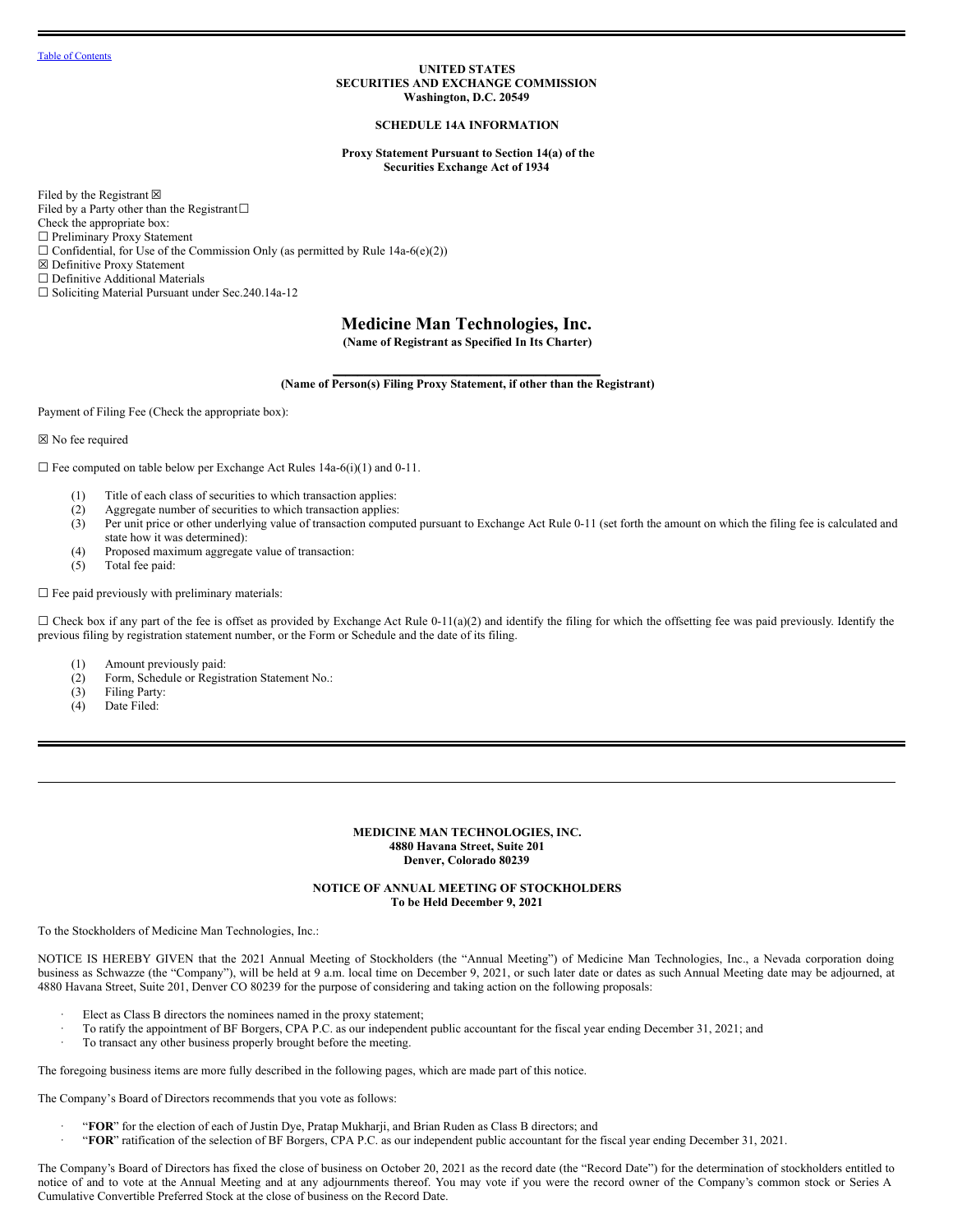As of the Record Date, there were 44,622,253 shares of common stock and 82,838 shares of Series A Cumulative Convertible Preferred Stock outstanding and entitled to vote. A list of stockholders of record will be available at the Annual Meeting and, during the 10 days before the Annual Meeting, at the office of the Secretary of the Company at 4880 Havana Street, Suite 201, Denver, CO 80239.

All stockholders are cordially invited to attend the Annual Meeting. Whether you plan to attend the Annual Meeting or not, you are requested to complete, sign, date and return the enclosed proxy card, or respond via Internet or telephone, as soon as possible in accordance with the instructions on the proxy card. A pre-addressed, postage prepaid return envelope is enclosed for your convenience.

These proxy materials are also available via the Internet at www.proxyvote.com. You are encouraged to read the proxy materials carefully in their entirety and submit your proxy as soon as possible so that your shares can be voted at the Annual Meeting in accordance with your instructions.

Dated: November 4, 2021 By Order of the Board of Directors of Medicine Man Technologies, Inc.

Sincerely,

*Justin Dye* Justin Dye Chief Executive Officer and Executive Chairman of the Board

# **YOUR VOTE AT THE ANNUAL MEETING IS IMPORTANT**

Your vote is important. Please vote as promptly as possible even if you plan to attend the Annual Meeting.

For information on how to vote your shares, please see the instruction from your broker or other fiduciary, as applicable, as well as "General Information About the Annual Meeting" in the proxy statement accompanying this notice.

We encourage you to vote by completing, signing, and dating the proxy card, and returning it in the enclosed envelope.

If you have questions about voting your shares, please contact our Corporate Secretary at Medicine Man Technologies, Inc., at 4880 Havana Street, Suite 201, Denver, CO 80239, telephone number (303) 371-0387.

If you decide to change your vote, you may revoke your proxy in the manner described in the attached proxy statement at any time before it is voted.

We urge you to review the accompanying materials carefully and to vote as promptly as possible.

### IMPORTANT NOTICE REGARDING THE AVAILABILITY OF PROXY MATERIALS FOR THE ANNUAL MEETING OF STOCKHOLDERS TO BE HELD **ON DECEMBER 9, 2021 AT 8 A.M. PST – 9 A.M. MST.**

The Notice of Annual Meeting of Stockholders, our Proxy Statement and our 2020 Annual Report are available atwww.proxyvote.com.

### <span id="page-1-0"></span>**Table of Contents**

|                                                                                                                   | Page |
|-------------------------------------------------------------------------------------------------------------------|------|
| <b>GENERAL INFORMATION ABOUT THE ANNUAL MEETING</b>                                                               |      |
| SECURITY OWNERSHIP OF CERTAIN BENEFICIAL OWNERS AND MANAGEMENT                                                    |      |
| <b>PROPOSAL NO. 1 - ELECTION OF DIRECTORS</b>                                                                     |      |
| INFORMATION ABOUT THE BOARD OF DIRECTORS, COMMITTEES AND CORPORATE GOVERNANCE                                     | 10   |
| <b>EXECUTIVE OFFICERS</b>                                                                                         | 16   |
| <b>EXECUTIVE AND DIRECTOR COMPENSATION</b>                                                                        |      |
| <b>CERTAIN RELATIONSHIPS AND RELATED TRANSACTIONS</b>                                                             | 22   |
| PROPOSAL NO. 2 - RATIFICATION OF THE APPOINTMENT OF BF BORGERS, CPA P.C. AS INDEPENDENT PUBLIC ACCOUNTANT FOR THE | 26   |
| FISCAL YEAR ENDING DECEMBER 31, 2021                                                                              |      |
| <b>OTHER MATTERS</b>                                                                                              |      |
|                                                                                                                   |      |



i

**PROXY STATEMENT**

**2021 ANNUAL MEETING OF STOCKHOLDERS TO BE HELD ON DECEMBER 9, 2021**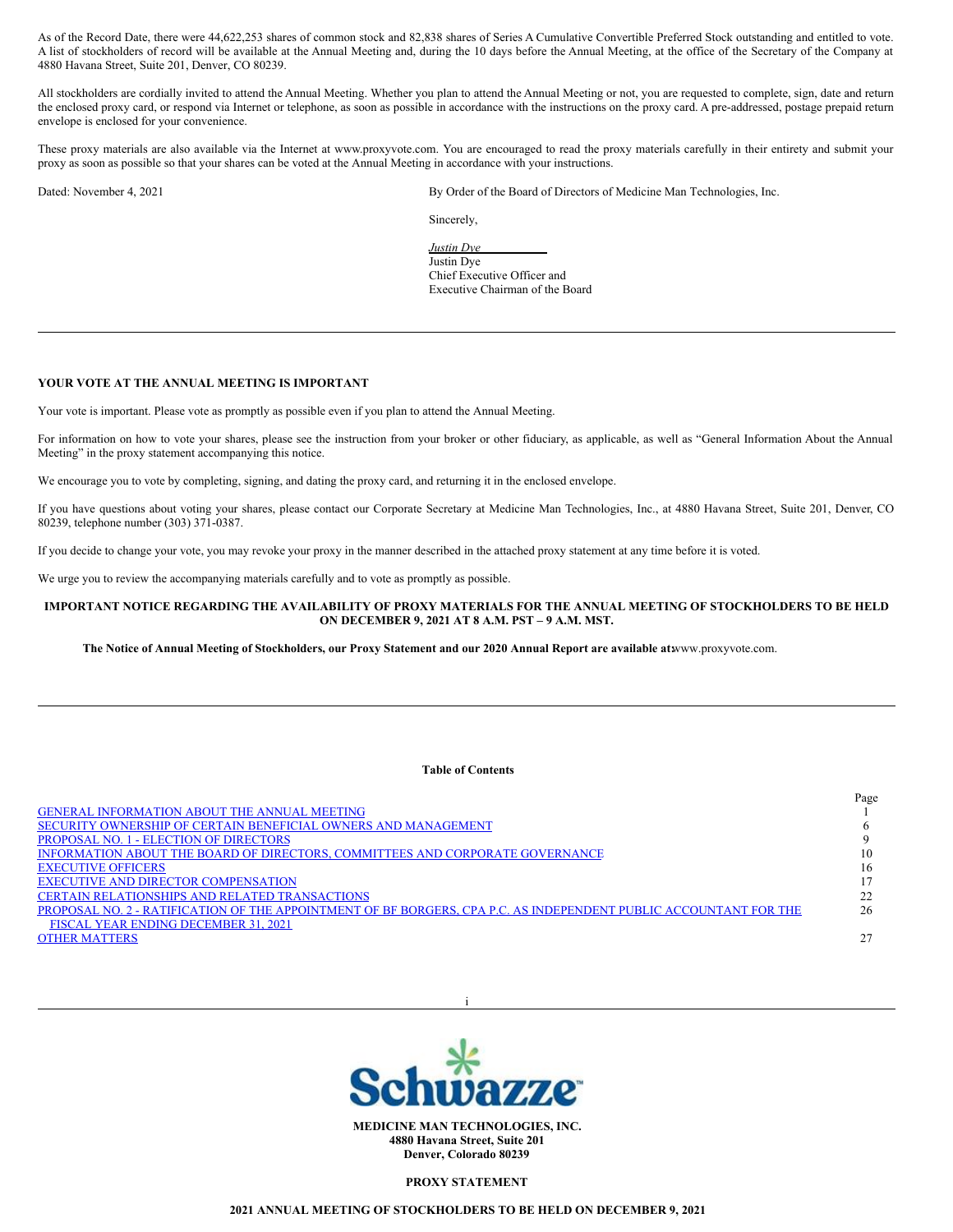# <span id="page-2-0"></span>**GENERAL INFORMATION ABOUT THE ANNUAL MEETING**

This proxy statement, along with the accompanying notice of the 2021 Annual Meeting of Stockholders, contains information about the 2021 Annual Meeting of Stockholders of the Company, including any adjournments or postponements thereof (referred to herein as the "Annual Meeting"). We are holding the Annual Meeting at 9:00 a.m. local time on December 9, 2021, at 4880 Havana Street, Suite 201, Denver CO 80239, or such later date or dates as such Annual Meeting date may be adjourned. For directions to the meeting, please call (303) 371-0387.

This proxy statement has been prepared by the Company's management and it solicits proxies by and on behalf of the Company's Board of Directors (referred to herein as the "Board of Directors" or the "Board").

This proxy statement and the other proxy materials for the Annual Meeting also are available via the Internet at www.proxyvote.com. You are encouraged to read the proxy materials carefully, and in their entirety, and submit your proxy as soon as possible so that your shares can be voted at the Annual Meeting in accordance with your instructions. Even if you plan to attend the Annual Meeting, you are encouraged to submit your vote promptly. You have a choice of submitting your proxy by Internet, by telephone or by mail, and the proxy card provides instructions (and access number) for each option.

In this proxy statement, we refer to Medicine Man Technologies, Inc., doing business as Schwazze, as the "Company," "we," "us" or "our."

We are mailing this proxy statement on or about November 10, 2021.

#### **Why Did You Send Me This Proxy Statement?**

The Board of Directors is soliciting proxies, in the accompanying form, to be used at the Annual Meeting and any adjournments thereof. This proxy statement, along with the accompanying Notice of Annual Meeting of Stockholders, summarizes the purposes of the Annual Meeting and the information you need to know to vote at the Annual Meeting. At the Annual Meeting, you will be asked to vote on the following proposals:

- 1) Elect each of Justin Dye, Pratap Mukharji, and Brian Ruden as Class B directors of the Board;
- 2) To ratify the appointment of BF Borgers, CPA P.C. as our independent public accountant for the fiscal year ending December 31, 2021; and
- 3) To transact any other business properly brought before the meeting.

Important Notice Regarding the Availability of Proxy Materials for the Stockholder Meeting to Be Held on December 9, 2021: The Notice of Annual Meeting of **Stockholders, our Proxy Statement and our 2020 Annual Report are available at www.proxyvote.com.**

1

The following documents are being made available to all stockholders entitled to notice of and to vote at the Annual Meeting:

- 1) This proxy statement.
- 2) The accompanying proxy.
- 3) Our 2020 Annual Report.

The 2020 Annual Report includes our financial statements for the fiscal year ended December 31, 2020 but is not a part of this proxy statement. You can also find a copy of our 2020 Annual Report on Form 10-K, as amended by our Annual Reports on Form 10-K/A, on the Internet through the Securities and Exchange Commission's electronic data system called EDGAR at www.sec.gov/edgar or through the "SEC Filings" section of our website at https://ir.schwazze.com/sec-filings/all-sec-filings.

#### **Who Can Vote?**

Stockholders who owned shares of our common stock and our Series A Cumulative Convertible Preferred Stock (the "Series A Preferred Stock") at the close of business on October 20, 2020 (the "Record Date"), are entitled to vote at the Annual Meeting. Holders of our common stock and Series A Preferred Stock vote together as a single class.

You do not need to attend the Annual Meeting to vote your shares. Shares represented by valid proxies, received in time for the Annual Meeting and not revoked prior to the Annual Meeting, will be voted at the Annual Meeting. A stockholder may revoke a proxy before the proxy is voted by following the instructions included below under "May I Change or Revoke My Proxy?"

### **How Many Votes Do I Have?**

Each share of common stock that you own entitles you to one vote. Each share of Series A Preferred Stock that you own entitles you to cast a number of votes equal to the number of whole shares of common stock into which the share of Series A Preferred Stock would convert into as of the Record Date as if such share of Series A Preferred Stock were convertible as of such date. Each share of Series A Preferred Stock is convertible into the number of share(s) of common stock determined by dividing (i) the Series A Preferred Stock preference amount (which includes accrued dividends) plus the pro rata portion of the amount of the next dividend for the period between the previous dividend payment date and the date of determination, by (ii) \$1.20.

As of the Record Date, there were 44,622,253 shares of common stock and 82,838 shares of Series A Preferred Stock outstanding and entitled to vote. The shares of Series A Preferred Stock outstanding as of the Record Date are entitled to cast an aggregate of 74,544,200 votes. The 4,428 shares of Series A Preferred Stock that are held in escrow under the asset purchase agreements entered into with the Star Buds Companies are not outstanding as of the Record Date nor entitled to vote at the Annual Meeting.

#### **How Do I Vote?**

Whether you plan to attend the Annual Meeting or not, we urge you to vote by proxy. All shares represented by valid proxies that we receive through this solicitation, and that are not revoked, will be voted in accordance with your instructions on the proxy card or as instructed via Internet or telephone. You may specify whether your shares should be voted for or withheld for each nominee for director, and how your shares should be voted with respect to each of the other proposals. Except as set forth below, if you properly submit a proxy without giving specific voting instructions, your shares will be voted in accordance with the Board's recommendations as noted below. Voting by proxy will not affect your right to attend the Annual Meeting. If your shares are registered directly in your name through our stock transfer agent, Globex Transfer, LLC, you may vote:

· **By mail**. Complete and mail the proxy card in the enclosed postage prepaid envelope. Your proxy will be voted in accordance with your instructions. If you sign the proxy card, but do not specify how you want your shares voted, they will be voted as recommended by the Board.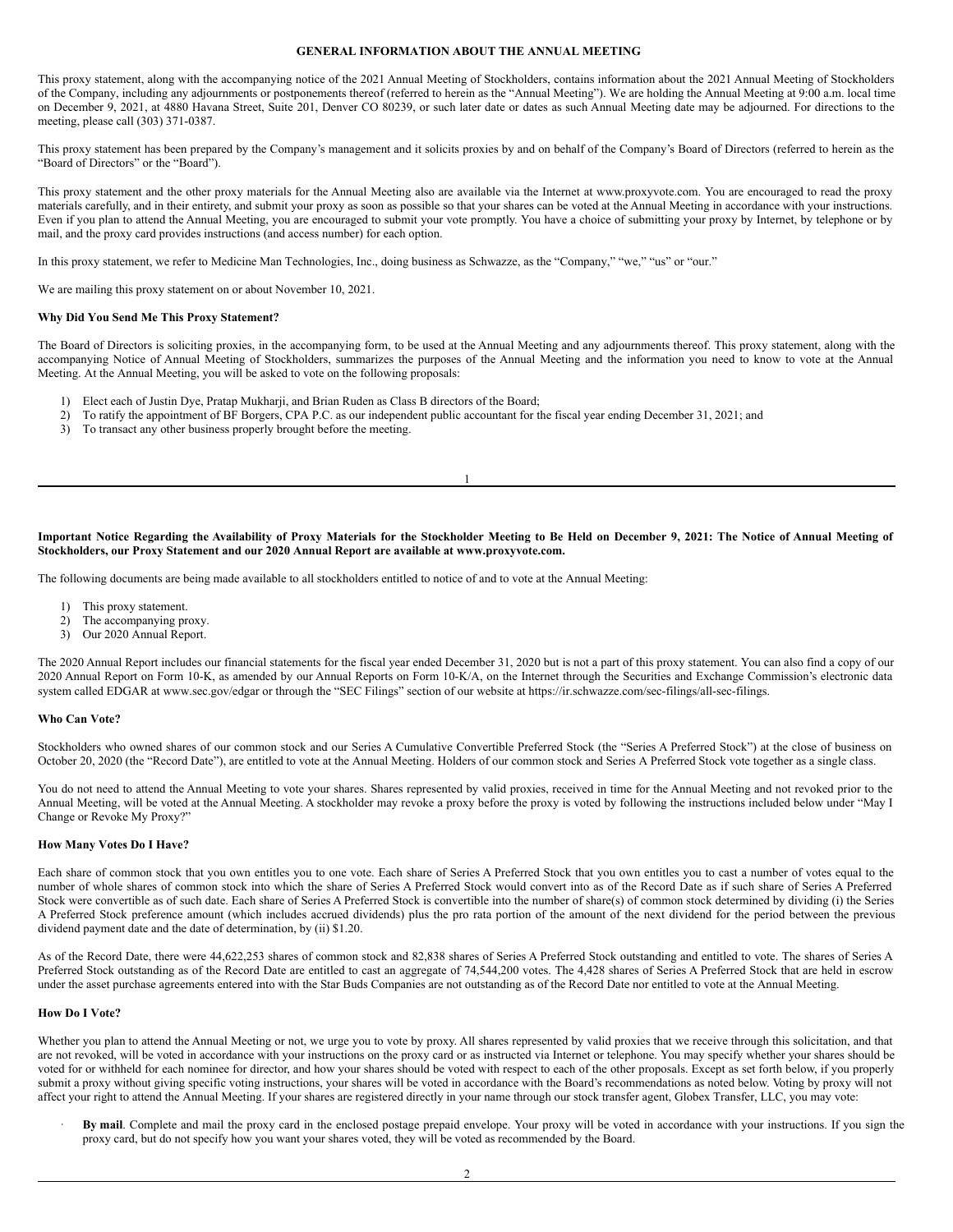- · **By Internet**. At www.proxyvote.com.
- · **In person at the meeting**. If you attend the Annual Meeting, you may deliver your completed proxy card in person or you may vote by completing a ballot, which will be available at the Annual Meeting.

If your shares are held in "street name" (held in the name of a bank, broker or other nominee), you must provide the bank, broker or other nominee with instructions on how to vote your shares and can do so as follows:

- · **By Internet or by telephone**. Follow the instructions you receive from your bank, broker or other nominee to vote by Internet or telephone.
- · **By mail**. You will receive instructions from your bank, broker or other nominee explaining how to vote your shares.
- · **In person at the meeting**. Contact the bank, broker or other nominee who holds your shares to obtain a broker's proxy card and bring it with you to the meeting. You will not be able to attend the Annual Meeting unless you have a proxy card from your bank, broker or other nominee.

#### **How Does the Board Recommend That I Vote On the Proposals?**

The Board recommends that you vote as follows:

- · "**FOR**" for the election of Messrs. Dye, Mukharji, and Ruden as Class B directors of the Board; and
- · "**FOR**" ratification of the selection of BF Borgers, CPA P.C. as our independent public accountant for the fiscal year ending December 31, 2021.

If any other matter is presented, the proxy card provides that your shares will be voted by the proxy holder listed on the proxy card in accordance with his or her judgment if permitted by applicable law. As of the date of this proxy statement, we are not aware of any other matters that need to be acted on at the Annual Meeting, other than those discussed in this proxy statement.

#### **May I Change or Revoke My Proxy?**

If you give us your proxy, you may change or revoke it at any time before the Annual Meeting. You may change or revoke your proxy in any one of the following ways:

- signing a new proxy card bearing a later date and submitting it as instructed above;
- · if your shares are held in street name, re-voting by Internet or by telephone as instructed above only your latest Internet or telephone vote will be counted;
- · if your shares are registered in your name, notifying the Company's Corporate Secretary in writing before the Annual Meeting that you have revoked your proxy; or
- attending the Annual Meeting and voting in person. Attending the Annual Meeting in person will not in and of itself revoke a previously submitted proxy unless you specifically request it.

#### 3

### **What If I Receive More Than One Proxy Card?**

You may receive more than one proxy card or voting instruction form if you hold shares of our common stock or Series A Preferred Stock in more than one account, which may be in registered form or held in street name. Please vote in the manner described above or on the proxy card for each account to ensure that all of your shares are voted.

### **Will My Shares Be Voted If I Do Not Return My Proxy Card?**

If your shares are registered in your name, they will not be voted if you do not return your proxy card by mail or vote at the Annual Meeting as described above under "How Do I Vote?" If your bank, broker or other nominee cannot vote your shares on a particular matter because it has not received instructions from you and does not have discretionary voting authority on that matter, or because your bank, broker or other nominee chooses not to vote on a matter for which it does have discretionary voting authority, this is referred to as a "broker non-vote." The New York Stock Exchange ("NYSE") has rules that govern bank, broker or other nominee who have record ownership of listed company stock (including stock such as ours that is quoted on the OTCQX) held in brokerage accounts for their clients who beneficially own the shares. Under these rules, bank, broker or other nominee who do not receive voting instructions from their clients have the discretion to vote uninstructed shares on certain matters ("routine matters"), but do not have the discretion to vote uninstructed shares as to certain other matters ("non-routine matters"). Under NYSE interpretations, Proposal 1 (election of directors), is considered a nonroutine matter, and Proposal 2 (the ratification of our independent public accountant) is considered a routine matter. If your shares are held in street name and you do not provide voting instructions to the bank, broker or other nominee that holds your shares as described above under "How Do I Vote?," the bank, broker or other nominee has the authority, even if it does not receive instructions from you, to vote your unvoted shares for Proposal 2 (the ratification of our independent public accountant) but does not have authority to vote your unvoted shares for Proposal 1 (election of directors). We encourage you to provide voting instructions. This ensures your shares will be voted at the Annual Meeting in the manner you desire.

### **What Vote is Required to Approve Each Proposal and How are Votes Counted?**

#### **Proposal 1:**

**Election of Justin Dye, Pratap Mukharji, and Brian Ruden as Class B Directors**

**Proposal 2:**

**Ratification of the Appointment of BF Borgers, CPA P.C. as our Independent Public Accountant for the Fiscal Year Ending December 31, 2021**

The affirmative vote of a majority of the shares of stock present and entitled to vote at a meeting of stockholders at which a quorum is present is necessary to approve the election of directors. You may vote FOR or AGAINST any of the nominees or ABSTAIN from voting on any of the nominees. Banks, brokers or other nominees do not have authority to vote customers' unvoted shares held by them in street name for the election of directors. As a result, any shares not voted by a beneficial owner will be treated as a broker non-vote. Abstentions and broker non-votes with respect to any of the nominees will have the effect of a vote AGAINST that nominee.

The affirmative vote of a majority of the shares of stock present and entitled to vote at a meeting of stockholders at which a quorum is present is necessary to ratify the appointment of the Company's independent public accountant. Abstentions will have the same effect as a vote against this proposal. Banks, brokers or other nominees have authority to vote customers' unvoted shares held by them in street name on this proposal. If a bank, broker or other nominee does not exercise this authority, it will result in broker non-votes and such broker non-votes will have the same effect as a vote AGAINST this proposal. We are seeking the approval of our stockholders to appoint the Company's independent accountant in an effort to maintain sound corporate governance practices. If our stockholders do not ratify the appointment of BF Borgers, CPA P.C. as the Company's independent public accountant for the fiscal year ending December 31, 2021, the Audit Committee of the Board may reconsider its appointment based upon such feedback but is not required to do so.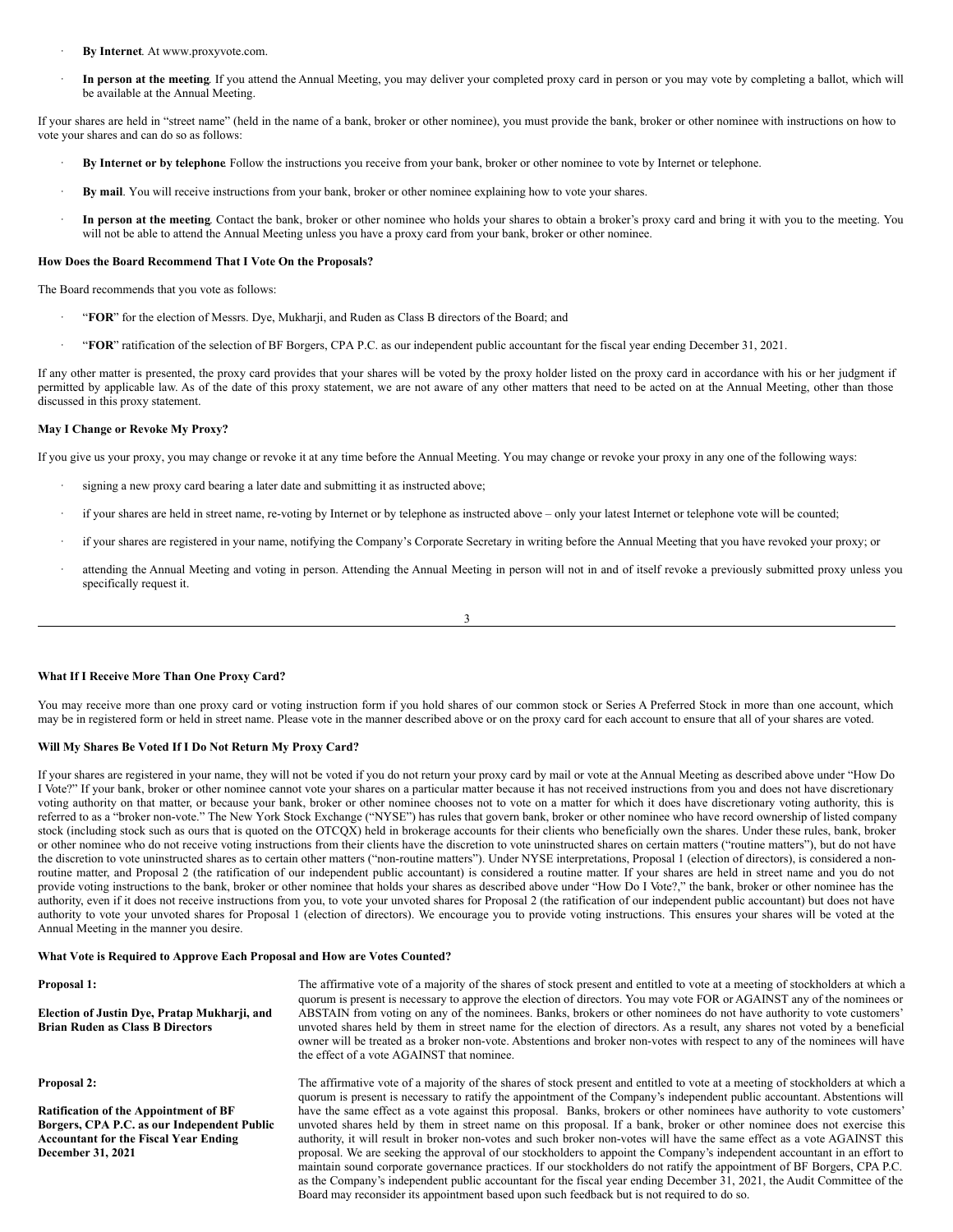#### **What Constitutes a Quorum for the Annual Meeting?**

The presence, in person, by means of electronic communication, or by proxy, of a majority of the aggregate number of shares of each class of capital stock outstanding and entitled to vote at the Annual Meeting is necessary to constitute a quorum at the Annual Meeting. Votes of stockholders of record who are present at the Annual Meeting in person or by proxy, abstentions, and broker non-votes are counted for purposes of determining whether a quorum exists.

4

#### **Householding of Annual Disclosure Documents**

The Securities and Exchange Commission (the "SEC") previously adopted a rule concerning the delivery of annual disclosure documents. The rule allows us or banks, brokers or other nominees holding our shares on your behalf to send a single mailing containing our annual report and proxy statement to any household at which two or more of our stockholders reside if either we or the banks, brokers or other nominees believe that the stockholders are members of the same family. This practice, referred to as "householding," benefits both stockholders and us. It reduces the volume of duplicate information received by you and helps to reduce our expenses. The rule applies to our annual reports, proxy statements and information statements. Once stockholders receive notice from their banks, brokers or other nominees or from us that communications to their addresses will be "householded," the practice will continue until stockholders are otherwise notified or until they revoke their consent to the practice. Each stockholder will continue to receive a separate proxy card or voting instruction card.

Those stockholders who either (i) do not wish to participate in "householding" and would like to receive their own sets of our annual disclosure documents in future years or (ii) who share an address with another one of our stockholders and who would like to receive only a single set of our annual disclosure documents should follow the instructions described below:

- · Stockholders whose shares are registered in their own name should contact our transfer agent, Globex Transfer, LLC, 780 Deltona Blvd., Suite 202, Deltona, FL 32725 telephone: (813) 344-4490.
- Stockholders whose shares are held by a bank, broker or other nominee should contact such bank, broker or other nominee directly and inform them of this request. Stockholders should be sure to include their name, the name of their brokerage firm and their account number.

#### **Who is paying for this proxy solicitation?**

We will bear the cost of preparing, printing, assembling and mailing this proxy statement, the accompanying proxy card and other material furnished to stockholders in connection with the solicitation of proxies. In addition to mailed proxy materials, our directors, officers and employees may also solicit proxies in person, by telephone, or by other means of communication. We will not pay our directors, officers and employees any additional compensation for soliciting proxies. We may reimburse brokerage firms, banks and other agents for the cost of forwarding proxy materials to beneficial owners.

### **When are stockholder proposals due for next year's annual meeting?**

At our annual meeting each year, our Board of Directors submits to stockholders its nominees for election as directors. In addition, the Board of Directors may submit other matters to the stockholders for action at the annual meeting. Stockholders may also submit proposals on matters appropriate for stockholder action at our annual meetings consistent with regulations adopted by the SEC and our bylaws.

Pursuant to Rule 14a-8 under the Securities Exchange Act of 1934, as amended, stockholders may present proper proposals for inclusion in our proxy statement for consideration at the 2022 annual meeting of stockholders by submitting their proposals to us in a timely manner. These proposals must meet the stockholder's eligibility and other requirements of the SEC. To be considered for inclusion in next year's proxy materials pursuant to Rule 14a-8, you must submit your proposal to our Corporate Secretary in writing by July 13, 2022 if the 2022 annual meeting of stockholders is held on or within 30 days of December 9, 2022. If we elect to hold our 2022 annual meeting of stockholders more than 30 days before or after December 9, 2022, such stockholder proposals would have to be received a reasonable time before we begin to print and send our proxy materials for the 2022 annual meeting of stockholders.

In addition, under the terms of our bylaws, stockholders who desire to present a proposal for action or to nominate directors (other than proposals and nominations to be included in our proxy statement pursuant to Rule 14a-8 promulgated under the Exchange Act) at the 2022 annual meeting of stockholders must give written notice, either by personal delivery or by U.S. mail, to our Corporate Secretary no earlier than 90 and no later than 30 calendar days before the date of the 2022 Annual Meeting of Stockholders. Such notices must contain the information required by Section 2.13 of our bylaws.

All proposals or other notices should be addressed to our Corporate Secretary, 4880 Havana Street, Suite 201 Denver, CO 80239.

If we do not have notice of a proposal or director nomination to come before an annual meeting of stockholders at least 30 calendar days before such annual meeting (unless the annual meeting in question is held more than 30 days before or after the first anniversary of the prior year's annual meeting of stockholders), your proxy card for such annual meeting will confer discretionary authority to vote on such proposal or nomination. If we elect to hold an annual meeting more than 30 days before or after the first anniversary of the prior year's annual meeting of stockholders, your proxy for such annual meeting will confer discretionary authority to vote on such proposal or nomination if we do not have notice of such matter a reasonable time before we begin to send our proxy materials for such annual meeting.

#### 5

### <span id="page-4-0"></span>**SECURITY OWNERSHIP OF CERTAIN BENEFICIAL OWNERS AND MANAGEMENT**

The following table sets forth, based on 44,622,253 shares of our common stock outstanding as of October 20, 2021, certain information as to the stock ownership of each person known by us to own beneficially more than five percent of our outstanding common stock, of each of the named executive officers included in the Summary Compensation Table below ("NEOs"), of our directors, and of all our current executive officers and directors as a group. In computing the outstanding shares of common stock, we have excluded all shares of common stock subject to options, warrants or other securities that are not currently exercisable or convertible or exercisable or convertible within 60 days of October 20, 2021 and are therefore not deemed to be outstanding and beneficially owned by the person holding the options, warrants or other securities for the purpose of computing the number of shares beneficially owned and the percentage ownership of that person; provided, that we have included shares of common stock underlying such options, warrants or other securities with respect to each person who acquired any such options, warrants or other securities with the purpose or effect of changing or influencing the control of the Company in accordance with Rule 13d-3 promulgated under the Exchange Act.

The shares of common stock issuable upon conversion of shares of Series A Preferred Stock are calculated by including accrued but unpaid dividends as of October 20, 2021. The table below does not include shares of common stock issuable upon conversion of 4,428 shares of Series A Preferred Stock that are held in escrow under the asset purchase agreements entered into with the Star Buds Companies, which are not outstanding as of the Record Date nor entitled to vote at the Annual Meeting.

Unless otherwise indicated, the persons or entities identified in this table have sole voting and investment power with respect to all shares shown as beneficially owned by them,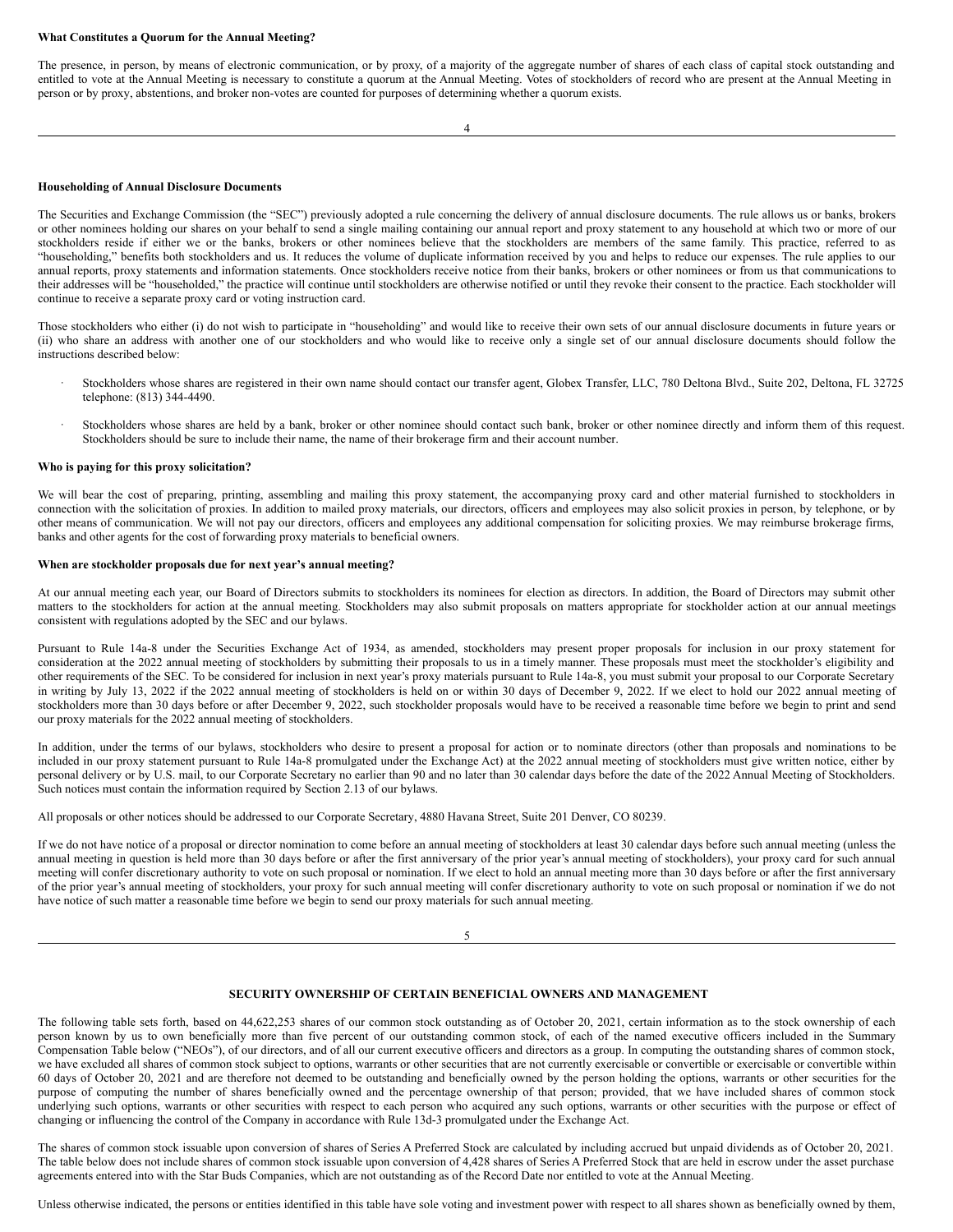subject to applicable community property laws. Except as otherwise noted below, the address for persons listed in the table is c/o Medicine Man Technologies, Inc., 4880 Havana Street, Suite 201, Denver, CO 80239.

|                                                             | Number of           |              |
|-------------------------------------------------------------|---------------------|--------------|
|                                                             | <b>Shares</b> of    | Percent of   |
|                                                             | <b>Beneficially</b> | Outstanding  |
| <b>Name of Beneficial Holder</b>                            | Owned $(A)$         | <b>Class</b> |
| NEOs & Directors                                            |                     |              |
| Justin Dye (NEO, Director) (1)                              | 43,424,355          | 55.19%       |
| Jeffrey Cozad (Director) (2)                                | 22,839,510          | 33.87%       |
| Jeffrey Garwood (Director)                                  | 107,735             |              |
| Pratap Mukharji (Director)                                  | 64,192              | $*$          |
| Brian Ruden (Director) (3)                                  | 8,758,871           | 16.42%       |
| Salim Wahdan (Director) (4)                                 | 1,010,439           | $2.22\%$     |
| Nancy Huber (NEO) (5)                                       | 362,543             |              |
| Nirup Krishnamurthy (NEO) (6)                               | 400,000             |              |
| Daniel Pabon (NEO) (6)                                      | 300,000             | $\ast$       |
| All Executive Officers and Directors as a Group (9 Persons) | 77,267,646          | 68.84%       |
| 5% or greater holders:                                      |                     |              |
| Dye Capital and Co. ("Dye Capital") (7)                     | 42,344,000          | 54.51%       |
| CRW Capital Cann Holdings LLC ("CRW") (8)                   | 22,815,000          | 33.83%       |
| Dye Capital Cann Holdings, LLC ("Dye Cann I") (9)           | 18,575,000          | 34.46%       |
| Dye Capital Cann Holdings II, LLC ("Dye Cann II") (10)      | 19,215,000          | 30.10%       |
| Brian Ruden (11)                                            | 8,758,871           | 16.42%       |
| Naser A. Joudeh (12)                                        | 7,886,657           | 15.02%       |
| James E. Parco (13)                                         | 2,799,262           | 6.26%        |

\* Less than 1%

(1) Represents 80,355 shares of common stock held by Mr. Dye, 1,000,000 shares of common stock underlying options that have vested held by Mr. Dye, 9,287,500 shares of common stock and 9,287,500 shares of common stock issuable upon exercise of warrants held by Dye Cann I, 4,554,000 shares of common stock issuable upon conversion of Series A Preferred Stock held by Dye Capital, and 19,215,000 shares of common stock issuable upon conversion of Series A Preferred Stock held by Dye Cann II. Mr. Dye has voting and investment control over the shares of common stock beneficially owned by Dye Capital, Dye Cann I and Dye Cann II as described below. Mr. Dye disclaims beneficial ownership of the shares held by Dye Capital, Dye Cann I and Dye Cann II except to the extent of his pecuniary interest therein.

| I           |  |
|-------------|--|
| I<br>×<br>٧ |  |

- (2) Represents 24,510 shares of common stock held by Mr. Cozad and 22,815,000 shares of common stock issuable upon conversion of Series A Preferred Stock held by CRW Capital Cann Holdings LLC. Mr. Cozad has voting and investment control over the shares of common stock beneficially owned by CRW Capital Cann Holdings LLC. Mr. Cozad disclaims beneficial ownership of the shares held by CRW Capital Cann Holdings LLC except to the extent of his pecuniary interest therein.
- (3) Represents 42,735 shares of common stock, 1,715,936 shares of common stock issuable upon exercise of warrants, and 7,000,200 shares of common stock issuable upon conversion of Series A Preferred Stock
- (4) Represents 24,510 shares of common stock, 193,929 shares of common stock issuable upon exercise of warrants, and 792,000 shares of common stock issuable upon conversion of Series A Preferred Stock.
- (5) Represents 12,543 shares of common stock and 350,000 shares of common stock issuable upon exercise of vested options.
- (6) Represents shares of common stock issuable upon exercise of vested options.
- (7) Represents 4,554,000 shares of common stock issuable upon conversion of shares of Series A Preferred Stock held by Dye Capital, 9,287,500 shares of common stock held by Dye Cann I, 9,287,500 shares of common stock issuable upon exercise of warrants held by Dye Cann I, and 19,215,000 shares of common stock issuable upon conversion of shares of Series A Preferred Stock held by Dye Cann II. Dye Capital is the manager of each of Dye Cann I and Dye Cann II and has voting and investment control over the shares beneficially owned by Dye Cann I and Dye Cann II. Justin Dye is the general partner of Dye Capital and has voting and investment control over the shares beneficially owned by Dye Capital and, indirectly, over the shares beneficially owned by Dye Cann I and Dye Cann II. Dye Capital disclaims beneficial ownership of the shares beneficially owned by Dye Cann I and Dye Cann II except to the extent of its pecuniary interest therein. Mr. Dye disclaims beneficial ownership of the shares beneficially owned by Dye Capital, Dye Cann I and Dye Cann II except to the extent of his pecuniary interest therein. Dye Capital, Dye Cann I and Dye Cann II's address is 350 Camino Gardens Blvd, Suite 200, Boca Raton, FL 33432.
- (8) Represents shares of common stock issuable upon conversion of Series A Preferred Stock. CRW Capital, LLC is the manager of CRW and has voting and investment control over the shares beneficially owned by CRW. Jeffrey Cozad and Marc Rubin are the managers of CRW Capital, LLC and share voting and investment control over the shares beneficially owned by CRW. CRW Capital, LLC and Messrs. Cozad and Rubin disclaim beneficial ownership of the shares held by CRW except to the extent of their respective pecuniary interest therein. The address for CRW, CRW Capital LLC and Mr. Rubin is 4740 W. Mockingbird Lane, P.O. Box 195579, Dallas, Texas 75209.
- (9) Represents 9,287,500 shares of common stock and 9,287,500 shares of common stock issuable upon exercise of warrants. Dye Capital and Mr. Dye have voting and investment control over the shares of common stock beneficially owned by Dye Cann I as described above. Dye Capital and Mr. Dye disclaim beneficial ownership of the shares held by Dye Cann I except to the extent of their respective pecuniary interest therein. Dye Cann I's address is 350 Camino Gardens Blvd, Suite 200, Boca Raton, FL 33432.
- (10) Represents 19,215,000 shares of common stock issuable upon conversion of Series A Preferred Stock held by Dye Cann II. Dye Capital and Mr. Dye have voting and investment control over the shares of common stock beneficially owned by Dye Cann II as described above. Dye Capital and Mr. Dye disclaim beneficial ownership of the shares held by Dye Cann II except to the extent of their respective pecuniary interest therein. Dye Cann II's address is 350 Camino Gardens Blvd, Suite 200, Boca Raton, FL 33432.
- (11) Represents 42,735 shares of common stock, 1,715,936 shares of common stock issuable upon exercise of warrants, and 7,000,200 shares of common stock issuable upon conversion of Series A Preferred Stock.
- (12) Represents 560,662 shares of common stock issuable upon exercise of warrants and 2,286,900 shares of common stock issuable upon conversion of Series A Preferred Stock held by Mr. Joudeh and 991,795 shares of common stock issuable upon exercise of warrants and 4,047,300 shares of common stock issuable upon conversion of Series A Preferred Stock held by his spouse in her name and a wholly owned limited liability company. Mr. Joudeh and his spouse share voting and investment power over these securities. The address of Mr. Joudeh and his spouse is 16836 E. Weaver Pl., Aurora, CO 80016.
- (13) Represents 1,421,887 shares of common stock and 100,000 shares of common stock underlying options that have vested held by James E Parco and 1,277,375 shares of common stock held by his spouse, Pamela S. Parco. The Company does not know if Mr. Parco and his spouse share voting and investment power over these securities. The address of Mr. Parco and his spouse is P.O. Box 324, Palmer Lake, CO 80133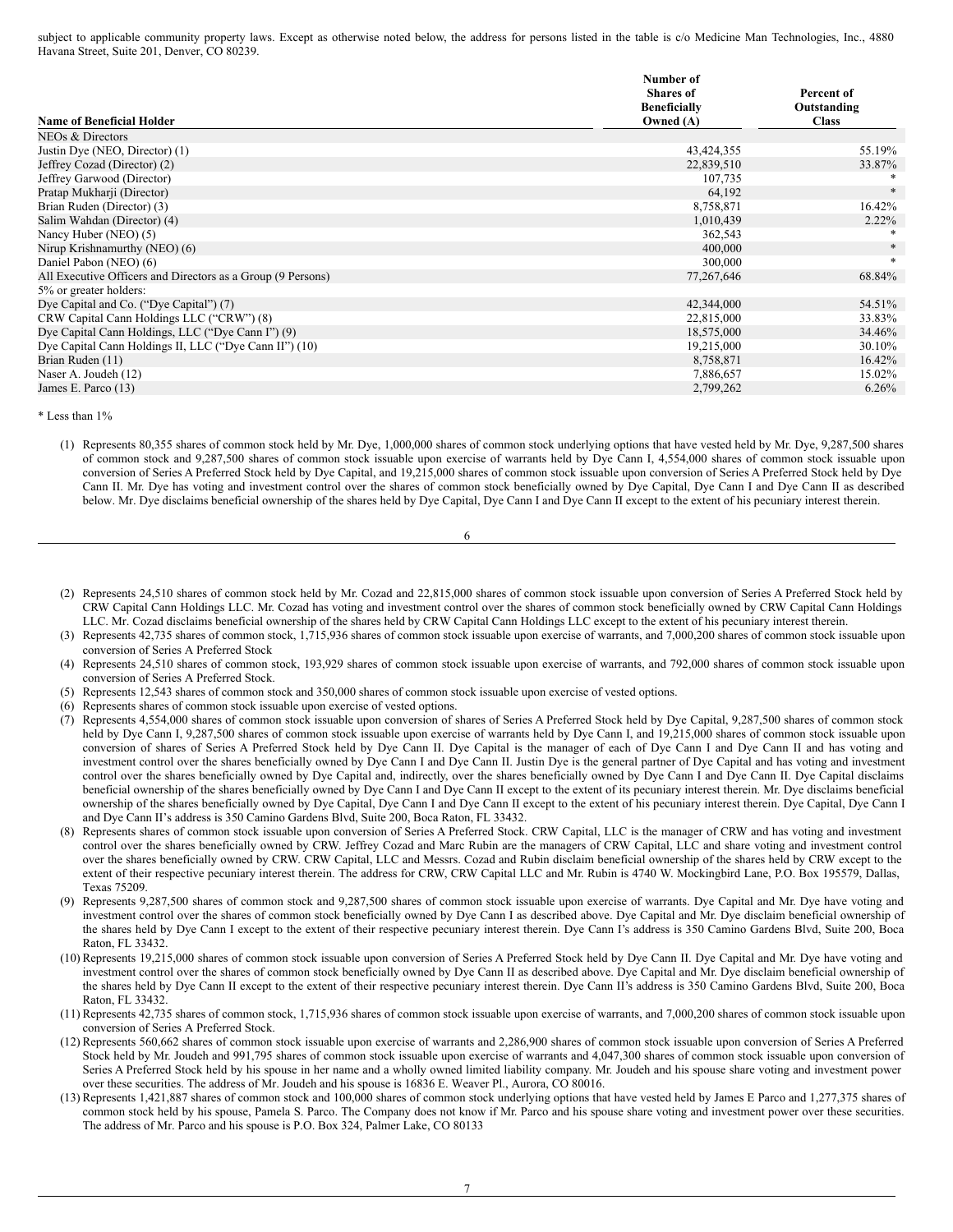The following table sets forth, based on 82,838 shares of our Series A Preferred Stock outstanding as of October 20, 2021, certain information as to the stock ownership of each person known by us to own beneficially more than five percent of our Series A Preferred Stock, of each of the NEOs, of our directors, and of all our current executive officers and directors as a group. Unless otherwise indicated, the address of each of the following beneficial owner is c/o Medicine Man Technologies, Inc., 4880 Havana Street, Suite 201, Denver, CO 80239. All beneficial ownership is direct and the beneficial owner has sole voting and investment power over the securities beneficially owned unless otherwise noted. The table below does not include 4,428 shares of Series A Preferred Stock that are held in escrow under the asset purchase agreements entered into with the Star Buds Companies, which are not outstanding as of the Record Date nor entitled to vote at the Annual Meeting.

|                                                             | Number of           |              |
|-------------------------------------------------------------|---------------------|--------------|
|                                                             | <b>Shares</b> of    | Percent of   |
|                                                             | <b>Beneficially</b> | Outstanding  |
| <b>Name of Beneficial Holder</b>                            | Owned               | <b>Class</b> |
| NEOs & Directors                                            |                     |              |
| Justin Dye (NEO, Director) (1)                              | 26,410              | 31.88%       |
| Jeffrey Cozad (Director) (2)                                | 25,350              | 30.60%       |
| Brian Ruden (Director)                                      | 7,778               | 9.39%        |
| Salim Wahdan (Director)                                     | 880                 | $1.06\%$     |
| All Executive Officers and Directors as a Group (9 Persons) | 60,418              | 72.94%       |
| 5% or greater holders:                                      |                     |              |
| Dye Capital and Co. (3)                                     | 26,410              | 31.88%       |
| CRW Capital Cann Holdings LLC (4)                           | 25,350              | 30.60%       |
| Dye Capital Cann Holdings II, LLC (5)                       | 21,350              | 25.77%       |
| Brian Ruden                                                 | 7,778               | 9.39%        |
| Naser A. Joudeh (6)                                         | 7,038               | 8.50%        |

(1) Represents 21,350 shares of Series A Preferred Stock held by Dye Cann II and 5,060 shares of Series A Preferred Stock held by Dye Capital. Mr. Dye has voting and investment control over the shares beneficially owned by Dye Cann II and Dye Capital as described below. Mr. Dye disclaims beneficial ownership of the shares held by Dye Cann II and Dye Capital except to the extent of his pecuniary interest therein.

- (2) Represents 25,350 shares held by CRW. CRW Capital, LLC is the manager of CRW and has voting and investment control over the shares beneficially owned by CRW. Mr. Cozad is one of the managers of CRW Capital, LLC and therefore has shared voting and investment control over the shares beneficially owned by CRW. Mr. Cozad disclaims beneficial ownership of the shares held by CRW except to the extent of his pecuniary interest therein. The address for CRW, CRW Capital LLC and Mr. Cozad is 4740 W. Mockingbird Lane, P.O. Box 195579, Dallas, Texas 75209
- (3) Represents 5,060 shares of Series A Preferred Stock held by Dye Capital and 21,350 shares of Series A Preferred Stock held by Dye Cann II. Dye Capital is the manager of Dye Cann II and has voting and investment control over the shares beneficially owned by Dye Cann II. Justin Dye is the general partner of Dye Capital and has voting and investment control over the shares beneficially owned by Dye Capital and, indirectly, over the shares beneficially owned by Dye Cann II. Dye Capital disclaims beneficial ownership of the shares beneficially owned by Dye Cann II except to the extent of its pecuniary interest therein. Mr. Dye disclaims beneficial ownership of the shares beneficially owned by Dye Capital and Dye Cann II except to the extent of his pecuniary interest therein. Dye Capital and Dye Cann II's address is 350 Camino Gardens Blvd, Suite 200, Boca Raton, FL 33432.
- (4) CRW Capital, LLC is the manager of CRW and has voting and investment control over the shares beneficially owned by CRW. Jeffrey Cozad and Marc Rubin are the managers of CRW Capital, LLC and share voting and investment control over the shares beneficially owned by CRW. CRW Capital, LLC and Messrs. Cozad and Rubin disclaim beneficial ownership of the shares held by CRW except to the extent of their respective pecuniary interest therein. The address for CRW, CRW Capital LLC and Messrs. Cozad and Rubin is 4740 W. Mockingbird Lane, P.O. Box 195579, Dallas, Texas 75209.
- (5) Dye Capital is the manager of Dye Cann II and has voting and investment control over the shares beneficially owned by Dye Cann II. Mr. Dye is the general partner of Dye Capital and has voting and investment control over the shares held by Dye Capital and, indirectly, over the shares held by Dye Cann II. Dye Capital disclaims beneficial ownership of the shares beneficially owned by Dye Cann II except to the extent of its pecuniary interest therein. Mr. Dye disclaims beneficial ownership of the shares beneficially owned by Dye Capital and Dye Cann II except to the extent of his pecuniary interest therein. Dye Capital and Dye Cann II's address is 350 Camino Gardens Blvd, Suite 200, Boca Raton, FL 33432.
- (6) Represents 2,541 shares held by Mr. Joudeh and 4,497 shares held by his spouse in her name and a wholly owned limited liability company. Mr. Joudeh and his spouse share voting and investment power over these securities. The address of Mr. Joudeh and his spouse is 16836 E. Weaver Pl., Aurora, CO 80016.

#### 8

### <span id="page-6-0"></span>**PROPOSAL NO. 1 - ELECTION OF DIRECTORS**

At the Annual Meeting, the Board of Directors has nominated each of Justin Dye, Pratap Mukharji, and Brian Ruden for election as Class B directors for a two-year term expiring at the Company's 2023 annual meeting. Each nominee, if elected, will serve until the expiration of his respective term and until a successor is elected and qualified, or until his earlier death, resignation or removal. All nominees are members of the present Board of Directors.

The Board of Directors recommends a vote FOR the director nominees. The persons named in the accompanying proxy card will vote for the election of the nominees named in this proxy statement unless stockholders specify otherwise in their proxies. If any nominee at the time of election is unable to serve, or otherwise is unavailable for election, and if other nominees are designated by the Board of Directors, the persons named as proxy holders on the accompanying proxy card intend to vote for such substitute nominees. Management is not aware of the existence of any circumstance which would render the nominees named below unavailable for election.

Set forth below are the names, ages, and biographical information of the nominees for Class B directors of the Company.

*Justin Dye*, 49, was named Chief Executive Officer and Executive Chairman of the Company in December 2019 and has served as a director and Chairman since June 2019. Mr. Dye has 25 years of experience in private equity, general management, operations, strategy, corporate finance, and M&A. Prior to founding Dye Capital, a private equity firm investing in growth companies in disruptive industries, in 2018, he served as an integral part of the private equity consortium that acquired Albertsons Companies ("Albertsons"), a grocery store chain, and led its expansion through over \$40 billion in acquisitions, divestitures, real estate and financing transactions. During his 11-year tenure as Chief Strategy Officer, Chief Operating Officer, and Chief Administration Officer, Albertsons grew sales from approximately \$10 billion to over \$60 billion with over 2,300 stores and 285,000 employees. Prior to Albertsons, Justin held roles at Cerberus Capital Management, General Electric and Arthur Andersen. Justin serves as lead director for New Seasons Market and is a member of the DePauw University Board of Trustees. Mr. Dye's financial and executive experience qualifies him to serve on our Board of Directors.

*Pratap Mukharji*, 61, has served as a director since January 2021. He was a senior partner and director at Bain & Company, a global management consulting company, from 2015 to 2020 where he led its Supply Chain and Service Operations practice. He retired in May 2020. Since retirement, he has been an Executive in Residence at the Fuqua School of Business at Duke University. With a concentration in Industrials and Retail, Mr. Mukharji has led strategy; M&A; transformation and turnaround; operations improvement; due diligence, omnichannel; and e-commerce efforts across multiple industries. Prior to Bain, he was at Kearney and Booz-Allen & Hamilton. Mr. Mukharji received a BA in Economics from Haverford College at which he was Phi Beta Kappa, and an MBA from the Fuqua School of Business at Duke University at which he was a Fuqua Scholar. During his career, Mr. Mukharji examined small and large capitalized companies and advised them on growth opportunities. We believe his significant experience through consulting work analyzing company financial statements and performing due diligence qualify him to serve on our Board of Directors.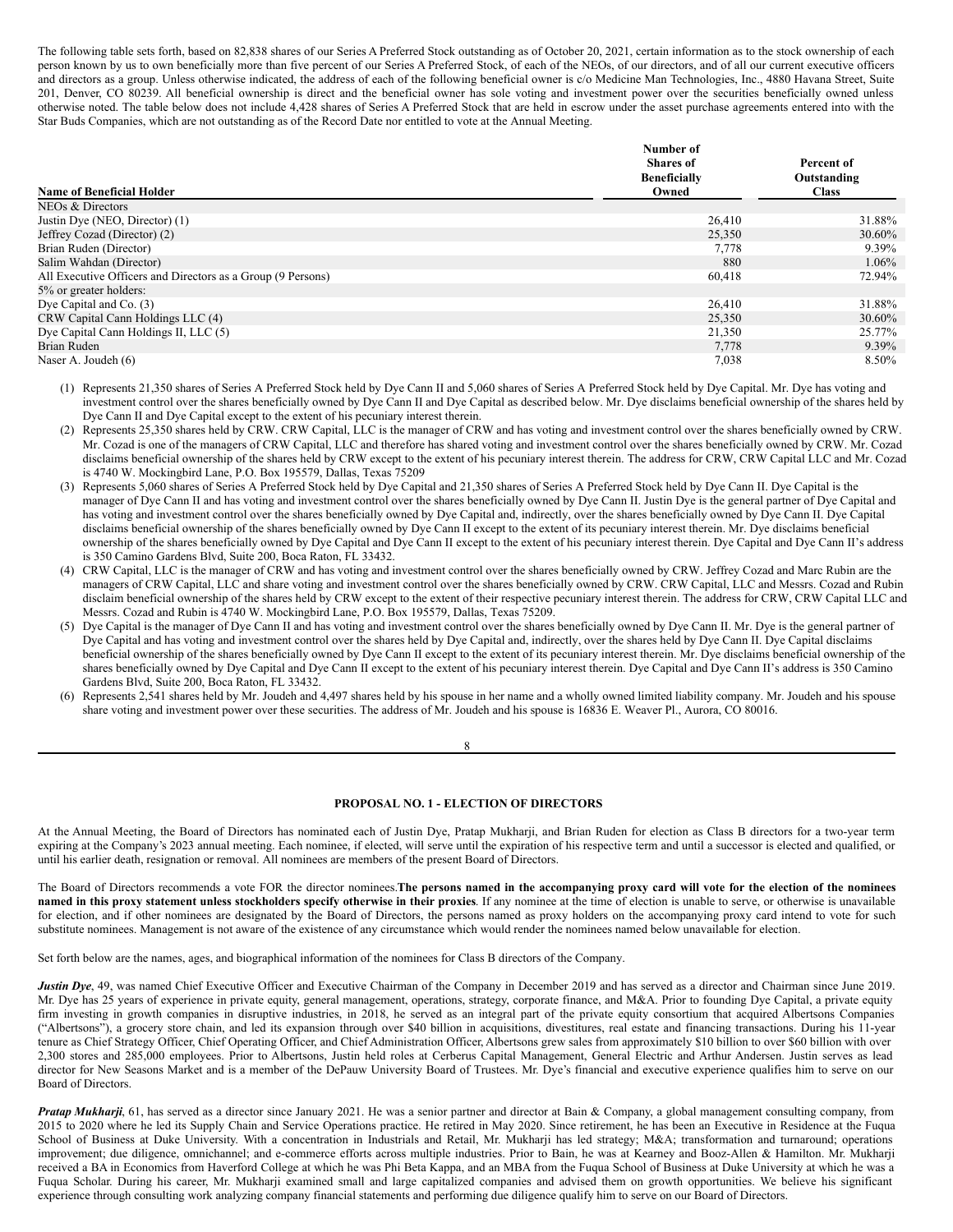*Brian Ruden,* 46, has served as director since December 2019. He was the owner of several Colorado Retail Marijuana Store Licenses around the state of Colorado doing business as Star Buds. Since 2010, he has owned and operated marijuana licenses in Colorado, Washington DC, and Hawaii. In 2014, Mr. Ruden founded Starbuds Consulting, a consulting company which provides strategic advice to start-up marijuana operations. Before entering the marijuana industry, Mr. Ruden was a tax attorney in Colorado. In 2005, Mr. Ruden received his law degree from the University of Denver, Sturm College of Law. He received his Bachelor of Science from the University of Massachusetts. Mr. Ruden's extensive business experience in the marijuana industry qualifies him to serve on our Board of Directors. Mr. Ruden is currently a business owner and owns marijuana licenses outside of the state of Colorado.

### **Vote Required**

The affirmative vote of a majority of the shares of stock present and entitled to vote at a meeting of stockholders at which a quorum is present is necessary to approve the election of directors. You may vote FOR or AGAINST any of the nominees or ABSTAIN from voting on any of the nominees. Banks, brokers or other nominees do not have authority to vote customers' unvoted shares held by them in street name for the election of directors. As a result, any shares not voted by a beneficial owner will be treated as a broker non-vote. Abstentions and broker non-votes with respect to any of the nominees will have the effect of a vote AGAINST that nominee.

### **THE BOARD RECOMMENDS A VOTE "FOR" THE ELECTION OF THE NOMINEES NAMED ABOVE AS DIRECTORS**

9

### <span id="page-7-0"></span>**INFORMATION ABOUT THE BOARD OF DIRECTORS, COMMITTEES AND CORPORATE GOVERNANCE**

#### **Board Composition and Director Appointment Rights**

Our bylaws provide for a "staggered" or "classified" board of directors, whereby the directors of the Board are divided into two classes, Class A and Class B, respectively, each class consisting, as nearly as possible, of one-half of the total number of directors constituting the entire Board. Directors in each class are elected to approximately two-year terms expiring at the election of their respective successors at alternating annual meetings of our stockholders. Currently, the size of the Board is set at seven and the Board consists of three Class A directors with terms expiring at our 2022 annual meeting of stockholders, three Class B directors with terms expiring at the Annual Meeting, and one Class A director vacancy. The following table sets forth the name, class, term and designating party of each of our current directors:

| Name                 | Class | Term                        | <b>Designating Party</b>     |
|----------------------|-------|-----------------------------|------------------------------|
| Jeffrey A. Cozad     | A     | Expires 2022 annual meeting | <b>CRW</b>                   |
| Jeffrey Garwood      |       | Expires 2022 annual meeting | Dye Cann I                   |
| Salim Wahdan         | А     | Expires 2022 annual meeting | Brian Ruden and Naser Joudeh |
| Justin Dye, Chairman |       | Expires 2021 annual meeting | Dye Cann I                   |
| Pratap Mukharji      | B     | Expires 2021 annual meeting | Dye Cann II                  |
| Brian Ruden          |       | Expires 2021 annual meeting | Brian Ruden and Naser Joudeh |

The Company has granted rights to designated directors as follows:

- Under the Securities Purchase Agreement, dated June 5, 2019, between the Company and Dye Cann I, as amended by the Amendment to Securities Purchase Agreement, dated July 15, 2019, the Amendment to Security Purchase Agreement, dated May 20, 2020, and the Consent, Waiver and Amendment, dated December 16, 2020 (as amended, the "Dye Cann I SPA"), until the later of (i) two years from the last closing under the Dye Cann I SPA, or (ii) the date Dye Cann I no longer owns, in the aggregate, at least \$10,000,000 of common stock, as measured by a trailing 30 day volume weighted average price of the common stock, or continues to hold at least 8,333,333 shares of common stock, the Company is required to take all actions to ensure that two individuals designated by Dye Cann I shall be appointed to the Board. Currently, Justin Dye and Jeffrey Garwood serve as Dye Cann I's designees on the Board.
- Under the letter agreement, dated December 16, 2020, between the Company and Dye Cann II, for as long as Dye Cann II owns, in the aggregate, at least \$10,000,000 of the Series A Preferred Stock, as measured by a trailing 30 day volume weighted average price of the common stock, on an as-converted basis, or continues to hold at least 10,000 shares of Series A Preferred Stock, the Company is required to take all actions to ensure that either one individual if the Board consists of five or fewer members or two individuals if the Board consists of more than five members designated by Dye Cann II shall be appointed to the Board. For so long as Dye Cann II is entitled to designate directors, each committee of the Board shall include at least one of the directors designated by Dye Cann II as a member or, if Dye Cann II so elects, as an observer. Currently, Pratap Mukharji serves as Dye Cann II's designee on the Board.
- Under the letter agreement, dated February 26, 2021, between the Company and CRW, for as long as CRW owns, in the aggregate, at least \$15,000,000 of Series A Preferred Stock (calculated on an as-converted basis based on the volume weighted average price of the Company's common stock over a 30-day period) or continues to hold at least 15,000 shares of Series A Preferred Stock, the Company is required to take all actions to ensure that one individual designated by CRW will be appointed to the Board. For as long as CRW has the right to designate a director, each committee of the Board shall include the CRW designee as a member or, if CRW so elects, as an observer. Currently, Jeffrey A. Cozad serves as CRW's designee on the Board.
- Under the Omnibus Amendment No. 2 to Asset Purchase Agreements, dated December 17, 2020, among the Company and the sellers party thereto (the "Star Buds Agreement"), for as long as the Sellers (as defined in the Star Buds Agreement) and the Members (as defined in the Star Buds Agreement) meet a specified ownership threshold, the Company shall recommend to its Board that Brian Ruden and Naser Joudeh jointly be permitted to designate three directors for appointment to the Board if the Board consists of seven or more members. Currently, Brian Ruden and Salim Wahdan serve as Messrs. Ruden and Joudeh's designees on the Board.

### **Information about Directors Not Up for Reelection**

Set forth below are the names, ages, and biographical information of the Company's directors, other than the nominees for Class B directors of the Company (which are described above).

*Jef Garwood*, 59, has served as a director since September 2020. Mr. Garwood is the founder and since 2010 has been the managing member of Liberation Capital, LLC, a private equity fund that is focused on providing modular, repeatable waste to value project finance. He is also the co-owner of, and since 2010 has actively managed, Zysense LLC, an entity providing high precision measurement instruments for research. Prior to founding Liberation Capital, Garwood, held a variety of leadership positions with General Electric Company ("GE"), including President and CEO of GE Water and Process Technologies, President and CEO of GE Fanuc, and President of Garrett Aviation. Prior to joining Garret Aviation, Mr. Garwood worked for numerous years at the strategic consulting firm McKinsey and Company. Garwood received a B.S. of Chemical Engineering from North Carolina State University and an M.B.A. from the Kenan-Flagler Business School at the University of North Carolina at Chapel Hill. Mr. Garwood is a recognized visionary business leader bringing 30 years of extensive experience across finance and operations, and we believe his significant experience and qualifications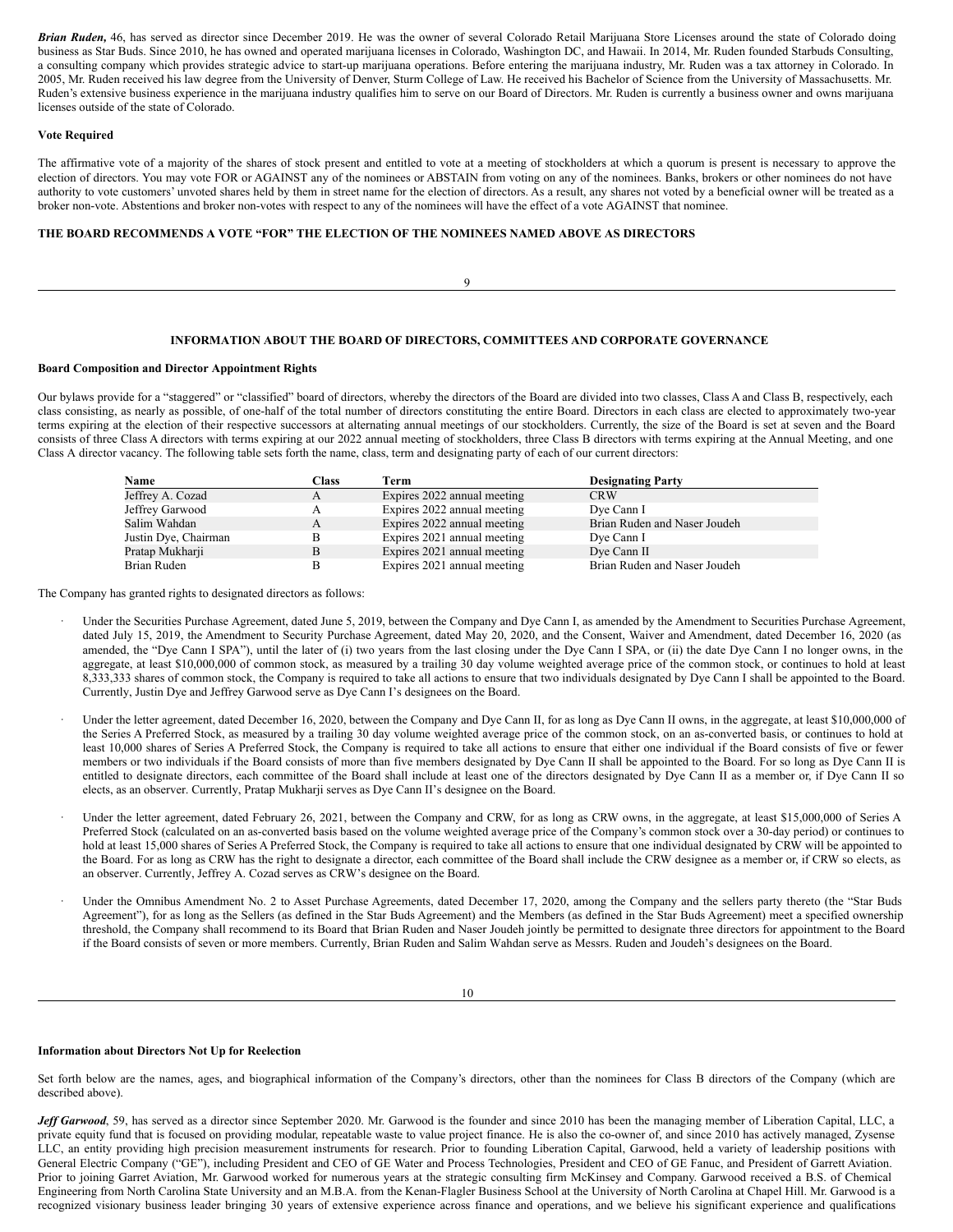across multiple industries qualify him to serve on the Board.

*Jeffrey A. Cozad*, 57, has served as a director since March 2021. From 2007 to 2019, Mr. Cozad was a Managing Partner at Stonerise Capital Partners, an investment management company, in San Francisco, CA, a firm he co-founded in 2007. Beginning in January 2020, Mr. Cozad became Managing Partner Emeritus at Stonerise Capital Partners. In October 2020, Mr. Cozad co-founded CRW Cann Holdings, LLC, a special purpose vehicle created to support the Company's vision of becoming one of the biggest vertically integrated players in the Colorado cannabis market. He is also the Managing Partner of his family office, Cozad Investments, LP, which has completed more than 20 investments across a disparate set of industries over the past 13 years. Mr. Cozad holds an MBA from The University of Chicago Booth School of Business and received a BA in Economics and Management from DePauw University, where he serves on the Board of Trustees and is Chairman of the University Endowment Fund Investment Committee. We believe his significant experience with investments across a variety of industries qualifies him to serve on the Board.

Salim Wahdan, 41, has served as a director since March 2021. Mr. Wahdan has close to two decades of entrepreneurial experience owning and operating retail businesses. During the last five years, he was a partner and operator of Star Buds in Adams, Louisville, and Westminster, several of the Star Buds' branded dispensaries the Company purchased between December 2020 and March 2021. He ran the back office of the operation and was charged with accounting, inventory, and strategic growth. Mr. Wahdan was instrumental in the early growth of the Star Buds franchise. Previous to his time in the cannabis industry, he owned and operated various retail concepts in Colorado. We believe his significant experience within the cannabis industry owning and operating retail concepts qualifies him to serve on the Board.

#### **Independence of Directors**

Our Board has affirmatively determined that Mr. Cozad, Mr. Garwood and Mr. Mukharji are each independent within the meaning of the Nasdaq Marketplace Rules and the OTCQX Rules for U.S. Companies. The Board currently has four members on its Audit Committee, three of which are independent, Mr. Cozad, Mr. Garwood, and Mr. Mukharji, and one of which is not independent, Mr. Wahdan, under the Nasdaq Marketplace Rules and the OTCQX Rules for U.S. Companies.

#### **Board Leadership Structure**

The Board has no set policy with respect to the separation of the offices of Chairman and Chief Executive Officer. Currently, Mr. Dye serves as Chairman and Chief Executive Officer. Our Board does not have a lead independent director. Our Board of Directors has determined that its leadership structure is appropriate and effective for us at this time, given our stage of development.

#### **Director Attendance at Board, Committee, and Other Meetings**

The Board held 11 meetings in 2020 and took action by written consent on 2 occasions. Directors are expected to attend Board meetings, the annual meeting of stockholders and meetings of the committees on which they serve, with the understanding that on occasion a director may be unable to attend a meeting. One director attended the 2020 annual meeting of stockholders. During 2020, each of our current directors attended more than 75% of the aggregate number of meetings of the Board and all committees on which such director serves that were held during the period he was a director.

#### **Board Role in Risk Oversight**

The Board is primarily responsible for overseeing our risk management processes. The Board receives and reviews periodic reports from management, auditors, legal counsel, and others, as considered appropriate regarding our company's assessment of risks. The Board focuses on the most significant risks facing our company and our company's general risk management strategy, and also ensures that risks undertaken by our Company are consistent with the Board's appetite for risk. While the Board oversees the Company, management is responsible for day-to-day risk management processes. We believe this division of responsibilities is the most effective approach for addressing the risks facing our company and that our Board leadership structure supports this approach.

#### **Committees of the Board**

The Board has established various committees of the Board to assist it with the performance of its responsibilities. These committees and their members are listed below. The Board designates the members of these committees and the committee chairs annually at its organizational meeting following the annual meeting of stockholders, based on the recommendation of the Nominating and Corporate Governance Committee. The Board has adopted written charters for each of these committees which can be found at the investor relations section of the Company's website at www.schwazze.com. Copies are also available in print to any stockholder upon written request to Schwazze, 4880 Havana Street, Suite 201, Denver, Colorado 80239, Attention: Corporate Secretary. The chair of each committee develops the agenda for that committee and determines the frequency and length of committee meetings.

## *Audit Committee*

Our Board has established an Audit Committee, which is composed of Mr. Mukharji, Mr. Cozad, Mr. Garwood, and Mr. Wahdan. The Audit Committee Chairman is Mr. Mukharji. The Board has determined that Mr. Mukharji is an audit committee financial expert due to Mr. Mukharji's experience. Through his consulting work, Mr. Mukharji has analyzed both public and private company financial statements, performed due diligence work, implemented several financial systems, and is proficient in internal controls and processes. The Audit Committee met 3 times during 2020. The Audit Committee's primary duties are to:

- review and discuss with management and our independent auditor our annual and quarterly financial statements and related disclosures, including disclosure under "Management's Discussion and Analysis of Financial Condition and Results of Operations," and the results of the independent auditor's audit or review, as the case may be;
- review our financial reporting processes and internal control over financial reporting systems and the performance, generally, of our internal audit function;
- · oversee the audit and other services of our independent registered public accounting firm and be directly responsible for the appointment, independence, qualifications, compensation and oversight of the independent registered public accounting firm, which reports directly to the Audit Committee;
- provide an open means of communication among our independent registered public accounting firm, management, our internal auditing function and our Board;
- · review any disagreements between our management and the independent registered public accounting firm regarding our financial reporting;
- · prepare the Audit Committee report for inclusion in our proxy statement for our annual stockholder meetings; and
- establish procedures for complaints received regarding our accounting, internal accounting control and auditing matters.

Our Audit Committee charter also mandates that our Audit Committee approve all audit and permissible non-audit services conducted by our independent registered public accounting firm. The Audit Committee was established in 2016.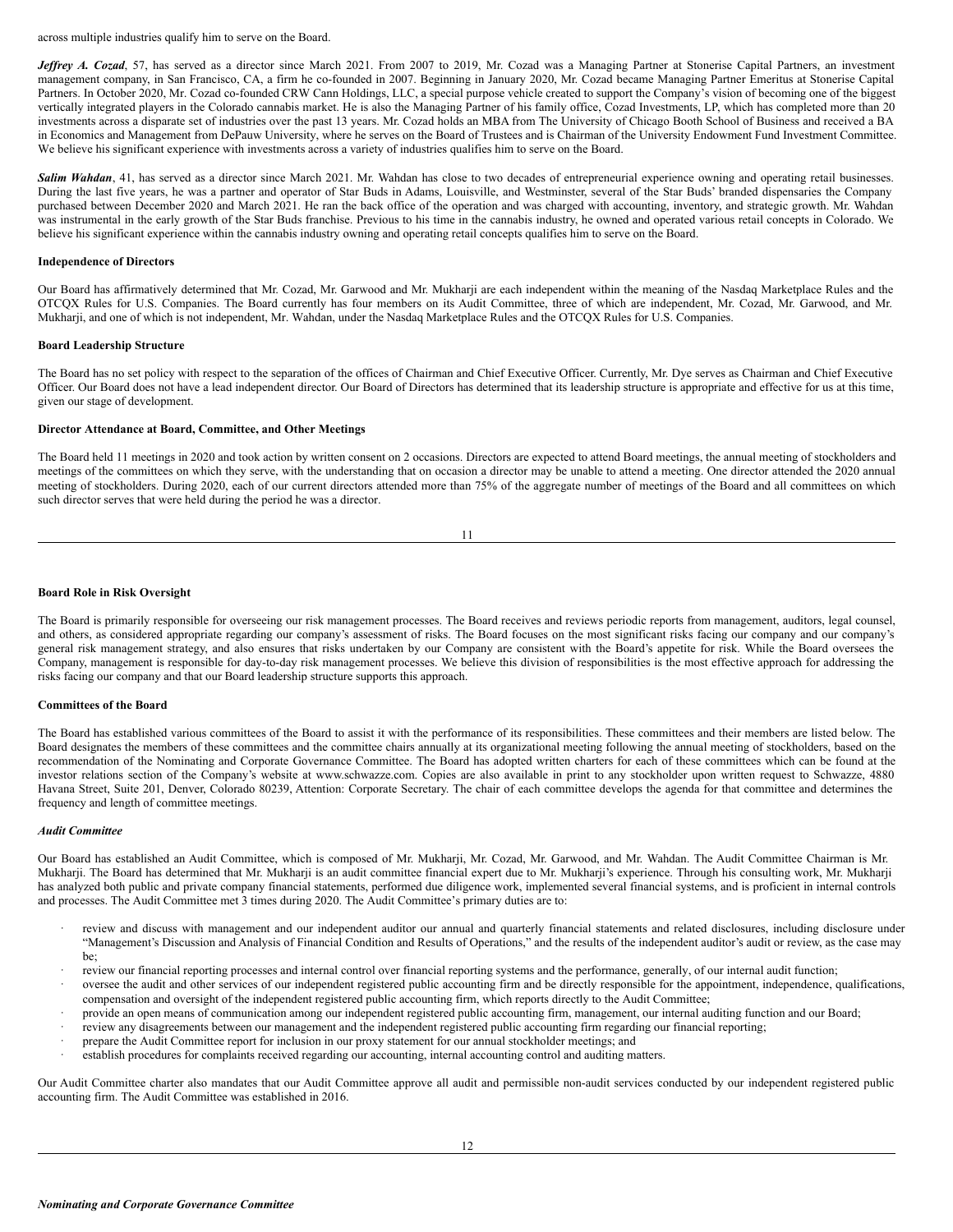Our Board has also established a Nominating and Corporate Governance Committee. The Nominating and Corporate Governance Committee consists of Mr. Cozad, Mr. Dye and Mr. Mukharji. The Nominating and Governance Committee Chair is Mr. Mukharji. The Nominating and Corporate Governance Committee met 2 times during 2020. The Nominating and Corporate Governance Committee's primary duties are to:

- recruit new directors, consider director nominees recommended by stockholders and others and recommend nominees for election as directors to the Board;
- · review the size and composition of our Board and its committees;
- oversee the evaluation of the Board;
- recommend actions to increase the Board's effectiveness; and
- develop, recommend and oversee our corporate governance principles, including our Code of Business Conduct and Ethics and our Nominating and Corporate Governance Guidelines.

The Nominating and Corporate Governance Committee was established in 2016.

#### *Compensation Committee*

Our Board has established a Compensation Committee. Mr. Cozad, Mr. Garwood, Mr. Makharji and Mr. Ruden serve on this committee. The Compensation Committee Chairman is Mr. Garwood. The Compensation Committee met 2 times during 2020. The Compensation Committee's primary duties are to:

- approve corporate goals and objectives relevant to executive officer compensation and evaluate executive officer performance in light of those goals and objectives;
- determine and approve executive officer compensation, including base salary and incentive awards;
- · make recommendations to the Board regarding compensation plans;
- administer our stock plan; and
- · prepare a report on executive compensation for inclusion in our proxy statement for our annual stockholder meetings, if required.

Our Compensation Committee determines and approves all elements of executive officer compensation. It also provides recommendations to the full Board with respect to nonemployee director compensation. The Compensation Committee may not delegate its authority to any other person, although it may delegate its authority to a subcommittee.

During 2020, the Company's management engaged Alvarez and Marsal Taxand, LLC ("A&M") as a compensation consultant. Management engaged A&M to build a peer group comprised of publicly-traded companies in comparable and relevant industries and to collect data and present information on the use of short-term incentive plans, longterm incentive plans, nonqualified deferred compensation plans, employee stock purchase plans, and the amount of equity securities authorized for issuance under relevant plans within this peer group. A&M also performed services on a sales tax project unrelated to compensation. The Company paid A&M an aggregate of \$87,694.70 in 2020.

The Compensation Committee was established in 2016.

|  | ۰. |  |
|--|----|--|

### **Consideration of Director Nominees**

We seek directors with the highest standards of ethics and integrity, sound business judgment, and the willingness to make a strong commitment to the Company and its success. The Nominating and Corporate Governance Committee works with the Board on an annual basis to determine the appropriate and desirable mix of characteristics, skills, expertise, and experience for the full Board and each Board committee, taking into account both existing directors and all nominees for election as directors, as well as any diversity considerations and the membership criteria applied by the Nominating and Corporate Governance Committee. The Nominating and Corporate Governance Committee and the Board, which do not have a formal diversity policy, consider diversity in a broad sense when evaluating Board composition and nominations; and they seek to include directors with a diversity of experience, professions, viewpoints, skills, and backgrounds that will enable them to make significant contributions to the Board and the Company, both as individuals and as part of a group of directors. The Board evaluates each individual in the context of the full Board, with the objective of recommending a group that can best contribute to the success of the business and represent stockholder interests through the exercise of sound judgment. In determining whether to recommend a director for re-election, the Nominating and Corporate Governance Committee also considers the director's attendance at meetings and participation in and contributions to the activities of the Board and its committees.

The Nominating and Corporate Governance Committee does not have a formal policy that addresses director candidates recommended by stockholders because the Board of Directors believes that its current director solicitation processes and stockholder engagement are sufficient to incorporate stockholder involvement without a formal policy. Additionally, the Nominating and Corporate Governance Committee will consider director candidates recommended by stockholders, and its process and criteria for considering such recommendations are no different than its process and criteria for screening and evaluating candidates suggested by directors, management of the Company, or third parties.

#### **Code of Business Conduct and Ethics**

We have adopted a Code of Business Conduct and Ethics that applies to all of our officers, employees and directors, including our Chief Executive Officer and Chief Financial Officer. Our Code of Business Conduct and Ethics is available on our website at https://www.schwazze.com. We will provide a copy of our Code of Business Conduct and Ethics to any person without charge upon request to: Medicine Man Technologies, Inc., 4880 Havana Street, Suite 201, Denver Colorado, 80239 Attention: Corporate Secretary.

We intend to satisfy the disclosure requirement under Item 5.05 of Form 8-K relating to amendments to or waivers from any provision of the Code of Business Conduct and Ethics applicable to our Chief Executive Officer and Chief Financial Officer by posting such information at the investor relations site on our website at www.schwazze.com in the near future.

#### **Communications with the Board of Directors**

Stockholders and other interested parties who wish to communicate with the Board may do so by writing to:

Justin Dye, Chairman of the Board of Directors Medicine Man Technologies, Inc. 4880 Havana Street Suite 201 Denver, Colorado 80239

Our Audit Committee has also adopted a whistle-blower policy to allow employees, stockholders and other interested persons to communicate directly with our Audit Committee, including reporting complaints relating to accounting, internal accounting controls, or auditing matters. Communications should be addressed to:

> Mr. Pratap Mukharji, Chairperson of the Audit Committee Medicine Man Technologies, Inc.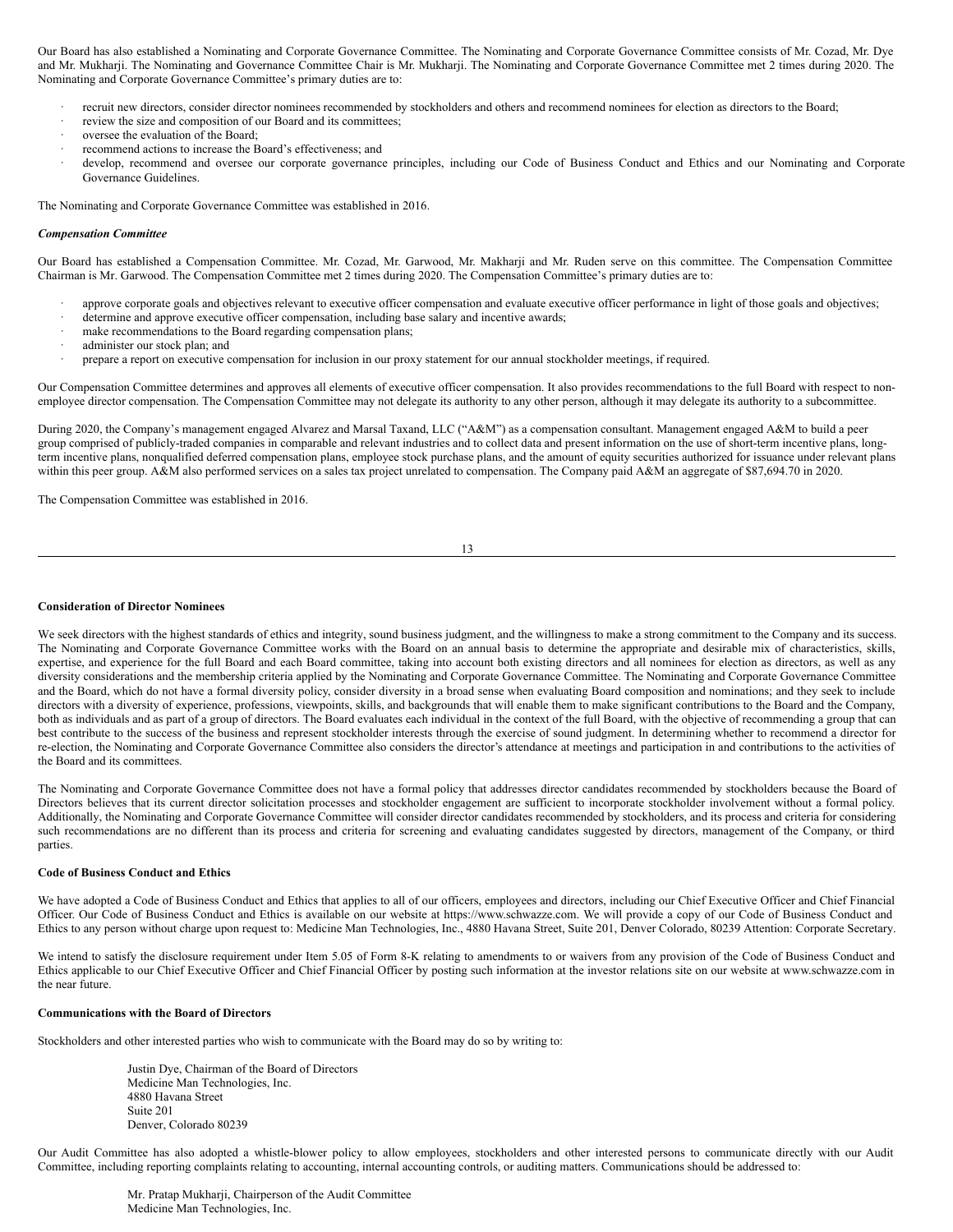Any communications may be made on an anonymous or confidential basis but should contain sufficiently specific information to permit the Audit Committee or Board to pursue the matter.

### **Delinquent Section 16(a) Reports**

Section 16(a) of the Exchange Act requires our officers and directors, and persons who beneficially own more than 10% of our equity securities registered pursuant to Section 12 of the Exchange Act, to file reports of ownership and changes in ownership with the SEC. Based solely upon a review of the reports filed during 2020 and or written representations from the reporting persons, we believe that, during our fiscal year ended December 31, 2020, there were untimely filings of a Form 3, 4 and/or 5 by the Company's Section 16(a) filers as follows: (i) Justin Dye filed one late Form 4 on April 30, 2021 reporting fourteen transactions related to a grant of stock options on December 5, 2019, a grant of shares of Company common stock as compensation for Board service on October 1, 2020, the repricing of outstanding options on December 15, 2020 and the purchase of shares of Series A Preferred Stock by affiliated entities on December 16, 18, 22, 2020; February 3, 25, 26, 2021; and March 2,30, 2021; (ii) Nancy Huber filed one late Form 3 on April 30, 2021 relating to her appointment as Chief Financial Officer on December 5, 2019, and one late Form 4 on April 30, 2021 reporting nine transactions related to grants of stock options on December 5, 2019, March 27, 2020 and December 15, 2020 and the repricing of outstanding options on December 15, 2020; (iii) Nirup Krishnamurthy filed one late Form 4 on April 30, 2021 reporting five transactions related to a grant of stock options on December 15, 2020 and the repricing of outstanding options on December 15, 2020; (iv) Dan Pabon filed one late Form 3 on April 30, 2021 relating to his appointment as General Counsel on August 12, 2019, and one late Form 4 on April 30, 2021 reporting six transactions related to grants of stock options on December 5, 2019 and March 27, 2020 and the repricing of outstanding options on December 15, 2020; (v) Jeffrey Garwood filed one late Form 4 on April 30, 2021 reporting two transactions related to the purchase of shares of the Company's common stock and a grant of shares of Company common stock as compensation for Board service on March 25, 2021; (vi) Leo Riera filed one late Form 4 on April 30, 2021 reporting two transactions related to a grant of stock options on April 20, 2020 and a grant of shares of Company common stock as compensation for Board service on October 1, 2020; and (vii) Brian Ruden filed one late Form 4 on April 30, 2021 reporting nine transactions related to a grant of shares of Company common stock as compensation for Board service on October 1, 2020 and the receipt of shares of Series A Preferred Stock and warrants to purchase shares of the Company's common stock in connection with the Star Buds acquisitions on December 17, 2020 and December 18, 2020.

#### **Audit Committee Report**

In fulfilling its oversight responsibilities, the Audit Committee reviewed and discussed the audited financial statements in our Annual Report on Form 10-K for the ended December 31, 2020 with management.

The Audit Committee discussed with the independent auditors the matters required to be discussed under the standards of the Public Company Accounting Oversight Board (PCAOB), including Auditing Standard 1301 (Communications with Audit Committees). In addition, the Audit Committee has discussed with the independent auditors the auditors' independence from management and our company, including the matters in the written disclosures required by Independence Standards Board Standard No. 1 (Independent Discussions with Audit Committees).

Our independent auditors provided to the Audit Committee the written communications required by applicable standards of the PCAOB regarding the independent accountant's communications with the Audit Committee concerning independence, and the Audit Committee discussed the independent auditors' independence with management and the auditors.

In reliance on these reviews and discussions, the Audit Committee recommended to our Board (and our Board approved) that our audited financial statements for the year ended December 31, 2020 be included in the Annual Report on Form 10-K for the year ended December 31, 2020 for filing with the Securities and Exchange Commission.

The Audit Committee currently consists of Pratap Mukharji, Jeffrey A. Cozad, Jeff Garwood and Salim Wahdan. Mr. Mukharji is an Audit Committee financial expert, and the Board has determined that each of Messrs. Mukharji, Cozad and Garwood is independent within the meaning of the Nasdaq Marketplace Rules and the OTCQX Rules for U.S. Companies.

> *By the members of the Audit Committee:* Pratap Mukharji Jeffrey A. Cozad Jeff Garwood Salim Wahdan

The material in this report is not deemed to be "soliciting material," or to be "filed" with the Securities and Exchange Commission and is not to be incorporated by reference in any of our filings under the Securities Act of 1933, as amended, or the Securities Exchange Act of 1934, as amended, whether made before or after the date hereof and *irrespective of any general incorporation language in any such filings.*

15

#### <span id="page-10-0"></span>**EXECUTIVE OFFICERS**

Set forth below are the Company's Executive Officers, together with an overview of their positions and professional experience.

*Justin Dye* – See "Proposal No. 1 – Election of Directors" above.

*Nirup Krishnamurthy*, 59, was named Chief Operating Officer of the Company in September 2020. He had previously served as the Company's Chief Information and Integration Officer since June 2019; Mr. Krishnamurthy provided such service as a consultant until March 1, 2020, at which time he began formal employment with the Company. Mr. Krishnamurthy has over 25 years of experience in innovation, technology, restructuring, and M&A for Fortune 500 companies. Since May 2018, Mr. Krishnamurthy has been a partner with Dye Capital, a private equity firm investing in growth companies in disruptive industries. In addition to his work with Dye Capital, Mr. Krishnamurthy has acted as managing director of EBIT+ LLC ("EBIT+"), a management consulting firm he founded in January 2016; EBIT+ works with executive management to improve revenues and margins while reducing operating costs. From September 2011 through December 2015, Mr. Krishnamurthy was EVP and Chief Strategy Officer & Chief Information Officer with The Great Atlantic and Pacific Tea Company ("A&P"), a grocery store chain, where he was responsible for the information services, digital commerce, supply chain & logistics, strategic sourcing and retail space planning functions for A&P. Mr. Krishnamurthy has also held senior management positions with companies including Northern Trust Corporation and United Airlines, Inc. He obtained a Ph.D. in Industrial Engineering Operations Research and a M.S. in Industrial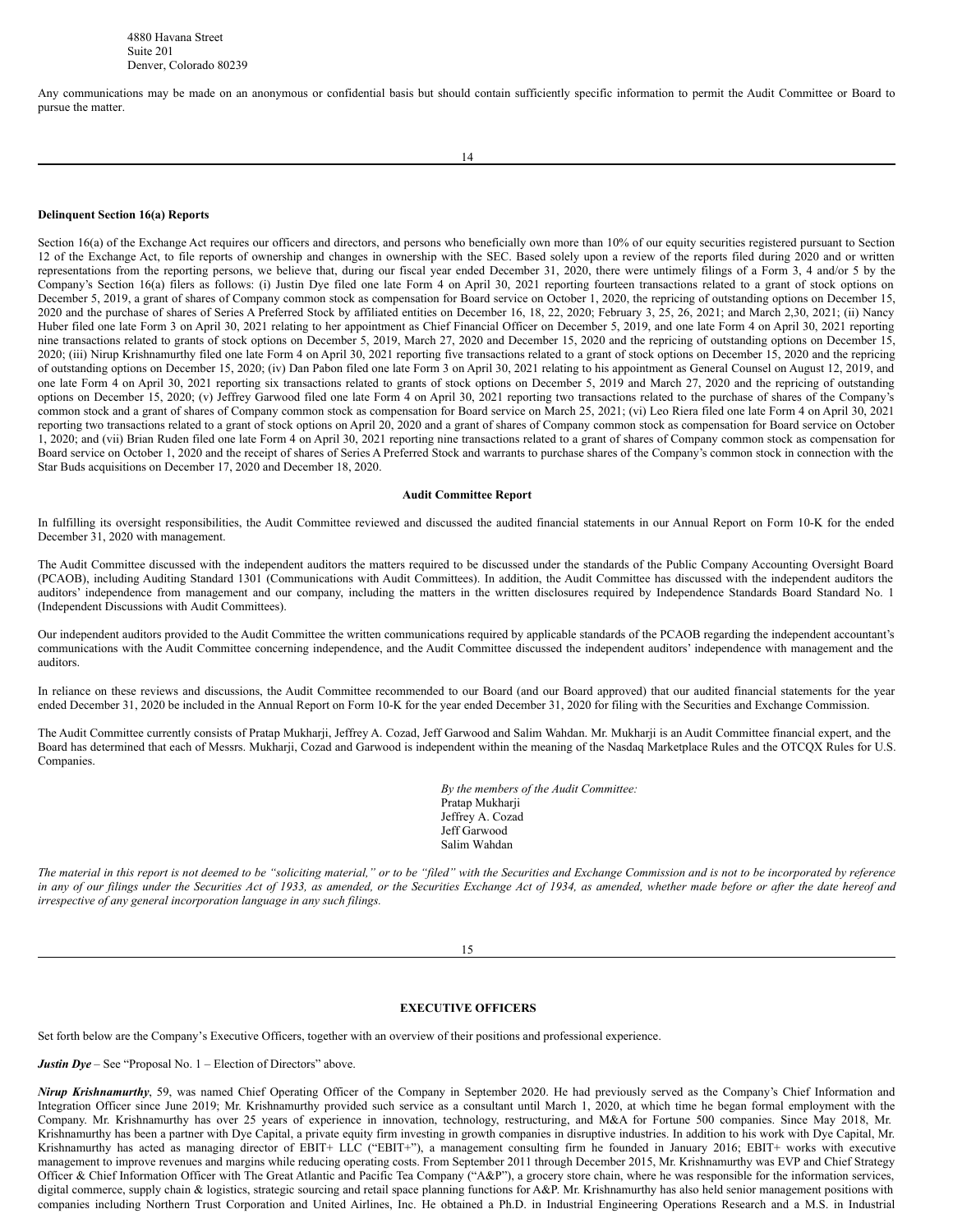Engineering Operations/Production Management from the State University of New York, and a B.S. in Mechanical Engineering from Anna University in Chennai, India.

*Nancy Huber,* 63, was named Chief Financial Officer of the Company in December 2019. She was hired in August 2019 as Senior Vice President of Finance for the Company. Ms. Huber has over 30 years of experience in accounting and finance. Most recently she spent 12 years as the Chief Financial Officer for Forward Foods, LLC, a privately held consumer-packaged goods company, which sold products to grocery, mass distribution, military, convenience store, club and natural channels, both directly and indirectly. Ms. Huber also has leadership experience in gold and diatomaceous earth mining. She worked as the Chief Financial Officer for Western Multiplex Corporation, taking the company public on the Nasdaq stock exchange and was a founder and Chief Financial Officer of AccelGraphics Inc. also listed on the Nasdaq. Ms. Huber has an MBA from Kellogg School of Management, Northwestern University and a Bachelor of Science in Chemical Engineering from Purdue University.

*Daniel Pabon,* 44, was named General Counsel, Chief Government Affairs Officer and Corporate Secretary in August 2019. Prior to joining the Company, Mr. Pabon served as Vice President of Sewald Hanfling Public Affairs, a government affairs firm, from 2018 and 2019. Before that, he was in private law practice. In addition, he served eight years in the State of Colorado Legislature as a State Representative from 2011 to 2019. He held numerous leadership positions including Deputy Whip, Assistant Majority Leader, Speaker Pro Tempore, and Chair of the Finance Committee. During his tenure, he assisted with the design and development of Colorado's cannabis legal and regulatory model. Mr. Pabon has had extensive experience in compliance, law department management, litigation, cannabis regulation and governance and government affairs issues. He has consulted with and advised state and local governments as well as private businesses all over the world on how to implement cannabis regulations, both medical and recreational. Mr. Pabon served as a member of the City of Denver Marijuana Licensing Working Group (MLWG). He was a volunteer with the Covid-19 Eviction Defense Project. He has served as an adjunct professor of business law at the Community College of Denver. He also served on the Obama-Biden Presidential Transition Team. Mr. Pabon received a Bachelor of Science degree in Mechanical Engineering from the University of Colorado at Boulder and his Juris Doctor from the University of Colorado School of Law. Mr. Pabon is also a graduate of the Harvard Kennedy School for Executive Education.

```
16
```
### <span id="page-11-0"></span>**EXECUTIVE AND DIRECTOR COMPENSATION**

#### **Summary Compensation Table**

|                                  |          |      | Salary  | <b>Stock</b><br>Awards | Option<br>Awards | <b>Total</b> |
|----------------------------------|----------|------|---------|------------------------|------------------|--------------|
| Name and principal position      |          | Year | (S)     | (S)                    | (S)              | (S)          |
| Justin Dye,                      | $^{(1)}$ | 2020 | 311,540 | 50,000                 | 303,978          | 665,518      |
| Chief Executive Officer          |          | 2019 | 128,077 |                        | 5,280,532        | 5,408,609    |
| Nancy Huber,                     | (2)      | 2020 | 207,695 |                        | 145.526          | 353.221      |
| Chief Financial Officer          |          | 2019 | 60.885  |                        | 1,440,135        | 1,501,020    |
| Daniel Pabon,                    | (3)      | 2020 | 228,461 |                        | 145.526          | 373,987      |
| Chief Government Affairs Officer |          | 2019 | 76.152  |                        | 1,424,845        | 1,500,997    |
| Nirup Krishnamurthy,             | (4)      | 2020 | 218,306 |                        | 981,109          | 1,199,415    |
| Chief Operating Officer          |          |      |         |                        |                  |              |

1) Mr. Dye was named Chief Executive Officer and Executive Chairman in December 2019. Prior to his appointment, Mr. Dye served as the Company's Chairman. The amounts listed under "Salary" in 2019 includes \$120,000 of board compensation.

2) Ms. Huber was named Chief Financial Officer in December 2019.

3) Mr. Pabon was named General Counsel and Chief Government Affairs Officer in August 2019.

4) Mr. Krishnamurthy was named Chief Operating Officer in September 2020.

5) The amounts in the "Options Award" column reflect the aggregate grant date fair value of stock options granted during 2019 and 2020, computed in accordance with FASB ASC Topic 718. This amount does not reflect the actual economic value realized by the named executive officer. Assumptions used in the calculation of the aggregated grant date fair value for these options are included in Note 12 Stockholder's Equity to our audited financial statements, included in Item 8 of our Annual Report on Form 10-K for the fiscal year ended December 31, 2020. On December 15, 2020, the Board repriced certain outstanding stock options issued to the Company's employees. The repriced stock options had original exercise prices ranging from \$1.52 per share to \$3.83 per share. All of these stock options were repriced to have an exercise price of \$1.26 per share, which was the closing price of the Company's common stock on December 15, 2020. The repriced share incremental fair value is included in the 2020 amounts within the "Options Awards" column. The terms of the options are described under the Outstanding Equity Awards at Fiscal Year-End Table below.

17

### **Outstanding Equity Awards at Fiscal-Year End**

The following table discloses information regarding outstanding equity awards granted or accrued as of December 31, 2020 for each of our named executive officers included in the Summary Compensation Table above.

|                     |                                                                                       | <b>Outstanding Equity Awards</b>                                                               |                                      |                                        |                                                                                     |                                                                                                     |  |  |  |  |  |
|---------------------|---------------------------------------------------------------------------------------|------------------------------------------------------------------------------------------------|--------------------------------------|----------------------------------------|-------------------------------------------------------------------------------------|-----------------------------------------------------------------------------------------------------|--|--|--|--|--|
|                     |                                                                                       | <b>Option Awards</b>                                                                           |                                      | <b>Stock Awards</b>                    |                                                                                     |                                                                                                     |  |  |  |  |  |
| Name                | Number of<br><b>Securities</b><br>Underlying<br>Unexercised (#)<br><b>Exercisable</b> | Number of<br><b>Securities</b><br>Underlying<br>Unexercised<br>Options $(\#)$<br>Unexercisable | <b>Option Exercise</b><br>Price (\$) | Option<br><b>Expiration Date</b>       | Number of<br><b>Shares or Units</b><br>of Stock that<br>have not Vested<br>$^{(#)}$ | <b>Market Value of</b><br><b>Shares or Units</b><br>of Stock that<br>have not Vested<br><b>(\$)</b> |  |  |  |  |  |
| Justin Dye          | 500,000                                                                               | 1,500,000(1)                                                                                   | 1.26                                 | 12/15/2030                             | $\qquad \qquad -$                                                                   | <b>S</b>                                                                                            |  |  |  |  |  |
| Nancy Huber         | 50,000<br>137,500                                                                     | 412,500(2)<br>100,000(3)                                                                       | 1.26<br>1.26<br>1.26                 | 12/15/2030<br>12/15/2030<br>12/15/2030 |                                                                                     |                                                                                                     |  |  |  |  |  |
| Daniel Pabon        | 137,500                                                                               | 412,500(4)<br>100,000(5)                                                                       | 1.26<br>1.26                         | 12/15/2030<br>12/15/2030               | $-$                                                                                 | <sup>\$</sup>                                                                                       |  |  |  |  |  |
| Nirup Krishnamurthy | 150,000                                                                               | 150,000(6)<br>300,000(7)<br>400,000(8)                                                         | 1.26<br>1.26<br>1.26                 | 12/15/2030<br>12/15/2030<br>12/15/2030 |                                                                                     |                                                                                                     |  |  |  |  |  |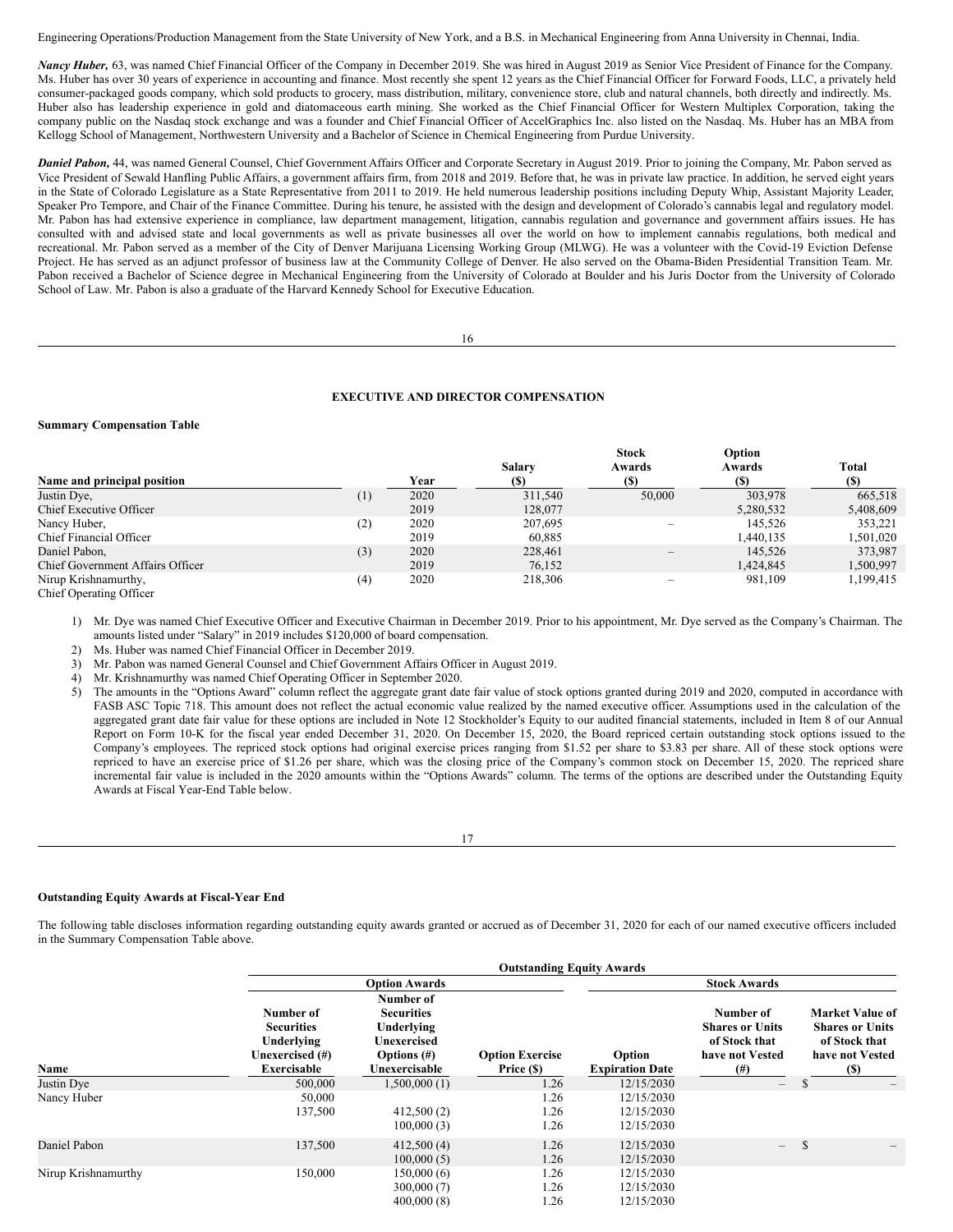(1) Mr. Dye's options vest in four equal installments beginning on December 5, 2020 and on the following three anniversaries thereafter.

(2) Ms. Huber's options vest in four equal installments beginning on December 5, 2020 and on the following three anniversaries thereafter.

(3) Ms. Huber's options vest in four equal installments beginning on March 27, 2021 and on the following three anniversaries thereafter.

(4) Mr. Pabon's options vest in four equal installments beginning on September 2, 2020 and on the following three anniversaries thereafter.

(5) Mr. Pabon's options in four equal installments beginning on March 27, 2021 and on the following three anniversaries thereafter. (6) Mr. Krishnamurthy's options fully vested on June 4, 2021.

(7) Mr. Krishnamurthy's options vest in two equal installments beginning on June 4, 2022 and on the following anniversary thereafter.

(8) Mr. Krishnamurthy's options vest in four equal installments beginning on December 15, 2021 and on the following three anniversaries thereafter.

#### **Employment Agreements**

We have entered into employment agreements with each of our NEOs.

#### *Employment Agreement with Justin Dye*

We entered into an employment agreement with Mr. Dye effective December 5, 2019, as amended on June 14, 2021. The initial term of Mr. Dye's agreement was for one year, after which the agreement automatically renews for successive one-year terms unless either party provides at least 30 days' notice prior to the expiration of the applicable term of its intention not to renew the agreement. Under the amended agreement, Mr. Dye is entitled to compensation as follows: (i) an annual base salary of \$300,000, increased to \$350,000 beginning January 1, 2021, subject to periodic discretionary increases, (ii) an option to purchase 2,000,000 shares of Company common stock (upon entering into the original employment agreement), which vests in equal annual installments over four years, and (iii) initially, quarterly discretionary bonuses granted at the discretion of the Board of Directors based on certain performance metrics, and after the June 14, 2021 amendment, bonus eligibility under the Company's unwritten cash bonus plan. Mr. Dye is entitled to receive benefits paid to similarly situated employees, which include participation in retirement, health, disability and vacation plans. Mr. Dye is entitled to receive severance benefits upon termination of employment as described below under "—Potential Payments upon Termination or Change in Control."

### *Employment Agreement with Nancy Huber*

We entered into an employment agreement with Ms. Huber effective December 5, 2019, which was amended on February 6, 2020 and again on June 14, 2021. The term of Ms. Huber's agreement is continuous until either party provides at least 30 days' notice prior of its intention not to renew the agreement. Under the amended agreement, Ms. Huber is entitled to compensation as follows: (i) an initial annual base salary of \$200,000, increased to \$225,000 beginning January 1, 2021, subject to periodic discretionary increases and (ii) an option to purchase 550,000 shares of Company common stock (upon entering into the original employment agreement), which vests in equal annual installments over four years. Ms. Huber is entitled to receive benefits paid to similarly situated employees, which include participation in retirement, health, disability and vacation plans. Ms. Huber is entitled to receive severance benefits upon termination of employment as described below under "—Potential Payments upon Termination or Change in Control."

### *Employment Agreement with Dan Pabon*

We entered into an employment agreement with Mr. Pabon effective August 12, 2019, as amended on June 14, 2021. The term of Mr. Pabon's agreement is continuous until either party provides at least 30 days' notice prior of its intention not to renew the agreement. Under the amended agreement, Mr. Pabon is entitled to compensation as follows: (i) an initial annual base salary of \$220,000, increased to \$250,000 starting January 1, 2021, and (ii) an option to purchase 550,000 shares of Company common stock (upon entering into the original employment agreement), which vests in equal annual installments over four years. Mr. Pabon is entitled to receive benefits paid to similarly situated employees, which include participation in retirement, health, disability and vacation plans. Mr. Pabon is entitled to receive severance benefits upon termination of employment as described below under "—Potential Payments upon Termination or Change in Control."

#### *Employment Agreement with Nirup Krishnamurthy*

We entered into an employment agreement with Mr. Krishnamurthy effective March 1, 2020, as amended on June 14, 2021. The term of Mr. Krishnamurthy's agreement is continuous until either party provides at least 30 days' notice prior of its intention not to renew the agreement. Under the amended agreement, Mr. Krishnamurthy is entitled to compensation as follows: (i) an initial annual base salary of \$264,000, increased to \$300,000 starting January 1, 2021, subject to periodic discretionary increases, and (ii) an option to purchase 600,000 shares of Company common stock (upon entering into the original employment agreement), which vests in equal annual installments over four years. Mr. Krishnamurthy is entitled to receive benefits paid to similarly situated employees, which include participation in retirement, health, disability and vacation plans. Mr. Krishnamurthy is entitled to receive severance benefits upon termination of employment as described below under "—Potential Payments upon Termination or Change in Control."

19

### **Potential Payments upon Termination or Change in Control**

Each of the Company's employment agreements with its NEOs provide for payments and benefits in the event of termination of employment in certain circumstances and upon a Change in Control (as defined therein). Under the employment agreements, each NEO is entitled to severance as follows if he or she is terminated without Cause (as defined therein): (i) 12 months gross salary payable in accordance with the normal payroll practice of the Company as if such NEO was employed by the Company during this time, (ii) any earned but unpaid bonuses, (iii) the number of shares of Company common stock that would have vested through the next anniversary of the effective date of the employment agreement, and (iv) reimbursement for Company-sponsored benefits under the employment agreement for one year after termination. Upon a Change in Control, the employment agreements provide for 100% acceleration and vesting of the options granted thereunder.

### **Director Compensation Policy**

For the year ended December 31, 2020, each of our directors was awarded an annual grant of shares of common stock worth \$50,000 during the fourth quarter as compensation for service on the Board.

### **Director Compensation Table**

The following provided compensation information for the year ended December 31, 2020 for our non-executive directors.

|      |                                       |                           |                                                      | <b>All Other</b>          |       |
|------|---------------------------------------|---------------------------|------------------------------------------------------|---------------------------|-------|
|      | <b>Fees Earned or Paid</b><br>in Cash | <b>Stock Awards</b><br>(S | <b>Option Awards</b><br>$\left( \mathbf{\$} \right)$ | <b>Compensation</b><br>ιυ | Total |
| Name |                                       |                           |                                                      |                           |       |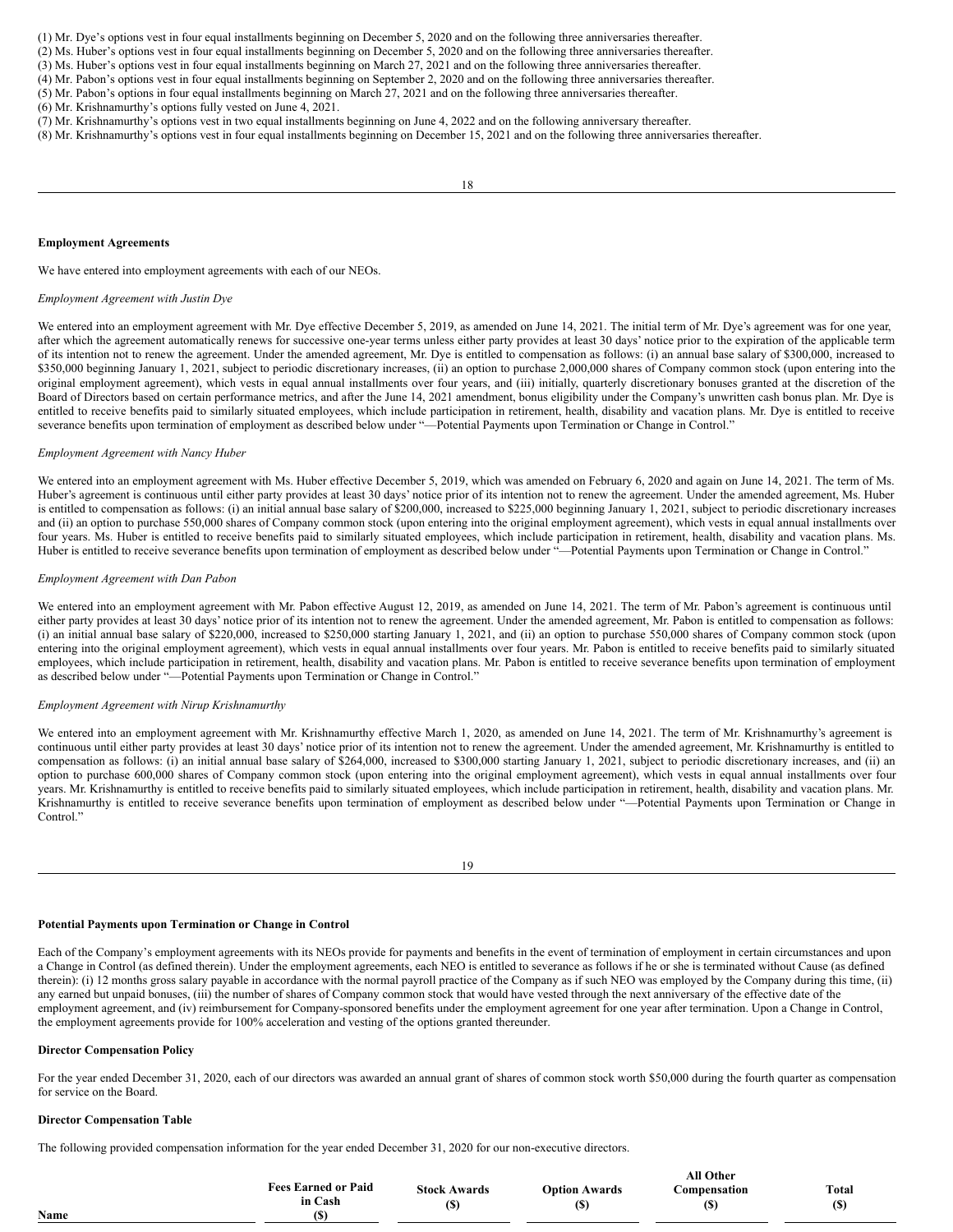| $\ell$ 1<br>Leonardo Riera (1 | 217,808 | 50,000 | 665,509 | 60.000 | 1,094,317<br>2.17 |
|-------------------------------|---------|--------|---------|--------|-------------------|
| Brian Ruden                   | 100.000 | 50.000 | $\sim$  | ,500   | 142.735           |
| Jeff Garwood                  | 50.000  | 50,000 | $\sim$  | 95,000 | 92,735            |

(1) Mr. Riera resigned as director in January 2021. All other compensation relates to severance related costs. As of December 31, 2020, Mr. Riera held an option to purchase 225,000 shares of common stock for \$1.71 per share, which vested immediately on the grant date of March 5, 2020. He also held an option to purchase 325,000 shares of common stock for \$1.17 per share, which vested immediately on November 10, 2020. The exercise price of the options is equal to the closing stock market price of our common stock on the date of grant and the options expire 10 years from the date of grant. For further information, see Note 12 Stockholder's Equity to our audited financial statements, included in Item 8 of our Annual Report on Form 10-K for the fiscal year ended December 31, 2021.

(2) Represents fees paid for consulting services related to merger and acquisition activity and investor relationships.

(3) Represents fees paid for consulting services related to research and development.

### **Equity Compensation Plan Information**

The following table summarizes plans under which our equity securities are authorized for issuance as of December 31, 2020.

#### *Securities Authorized for Issuance under Equity Compensation Plans*

| <b>Plan Category</b>                                       | Number of securities to<br>be issued upon exercise<br>of outstanding options,<br>warrants and rights | Weighted-average<br>exercise prices of<br>outstanding options,<br>warrants and rights |      | <b>Number of securities</b><br>remaining available for<br>future issuance under<br>the equity compensation<br>plans (excluding<br>securities reflected in<br>column (a)) |  |
|------------------------------------------------------------|------------------------------------------------------------------------------------------------------|---------------------------------------------------------------------------------------|------|--------------------------------------------------------------------------------------------------------------------------------------------------------------------------|--|
|                                                            | (a)                                                                                                  |                                                                                       | (b)  |                                                                                                                                                                          |  |
| Equity compensation plans approved by security holders     | 9,573,250                                                                                            | <sup>\$</sup>                                                                         | 1.26 | 8,926,750                                                                                                                                                                |  |
| Equity compensation plans not approved by security holders | 3,500,000                                                                                            | <sup>\$</sup>                                                                         | 4.57 |                                                                                                                                                                          |  |
| <b>Total</b>                                               |                                                                                                      |                                                                                       |      |                                                                                                                                                                          |  |
|                                                            |                                                                                                      |                                                                                       |      |                                                                                                                                                                          |  |

20

The Medicine Man Technologies, Inc. 2017 Equity Incentive Plan, as Amended (the "Plan"), is intended to promote the best interests of the Company and its stockholders by assisting the Company in the recruitment and retention of persons with ability and initiative and providing an incentive to such persons to contribute to the growth of the Company's business. The Company is authorized to make awards of up to an aggregate of 18,500,000 shares of the Company's common stock under the Plan. The Company is authorized to make such awards of shares of common stock, shares of restricted stock, appreciation rights, deferred shares, performance shares, incentive stock options, nonqualified stock options under the Plan. Eligible persons under the Plan include employees, directors and consultants of the Company or any affiliate of the Company. Unless earlier terminated, the Plan will terminate in 2027.

Under two separate Securities Purchase Agreements the Company has entered into with Dye Cann II and CRW, respectively, for as long as Dye Cann II or CRW, as the case may be, holds any shares of Series A Preferred Stock, the Company may not have issued any outstanding awards under any equity incentive plan for the issuance of shares of common stock representing more than 12% of the then-issued and outstanding shares of common stock (calculated on an as-converted, fully-diluted basis, excluding warrants) in the aggregate.

In addition, the Company has made the following awards outside of the Plan: (i) the right to receive an aggregate of 1,500,000 shares of common stock granted to two former officers (one of which also is a former director), which will vest at such time that the Company's stock price appreciates to \$8.00 per share with defined minimum average daily trading volume thresholds, and (ii) option to purchase an aggregate of 2,000,000 shares of common stock at an exercise price of \$1.49 per share granted to one former officer.

21

### <span id="page-13-0"></span>**CERTAIN RELATIONSHIPS AND RELATED TRANSACTIONS**

#### *Related Party Transactions*

*Transactions Involving Former Directors, Former Executive Of icers or Their Af iliated Entities*

During the year ended December 31, 2019, the Company recorded sales to Futurevision, Inc., f/k/a Medicine Man Production Corp., d/b/a Medicine Man Denver ("Medicine Man Denver"), a customer of the Company, totaling \$402,839 and sales discounts totaling \$143,473. As of December 31, 2019, the Company had an accounts receivable balance with Medicine Man Denver totaling \$34,748. Also, during the year ended December 31, 2019, the Company incurred expenses from Medicine Man Denver totaling \$125,897 for contract labor and other related administrative costs. During the year ended December 31, 2020, the Company recorded sales to Medicine Man Denver, totaling \$997,262. The Company had an accounts receivable balance with Medicine Man Denver totaling \$72,109 as of December 31, 2020. The Company's former Chief Executive Officer, Andrew Williams, currently owns 38% of Medicine Man Denver.

During the year ended December 31, 2019, the Company recorded sales to MedPharm Holdings LLC ("MedPharm"), a customer of the Company, totaling \$64,378 and sales discounts totaling \$7,498. As of December 31, 2019, the Company had an accounts receivable balance with MedPharm Holdings totaling \$2,604. During the year ended December 31, 2020, the Company recorded sales to MedPharm totaling \$73,557. The Company had a net accounts receivable balance with MedPharm totaling \$5,885 as of December 31, 2020.

During the year ended December 31, 2019, the Company made loans to MedPharm totaling \$767,695 evidenced by promissory notes with original maturity dates ranging from September 21, 2019 through January 19, 2020 and bearing interest between 8 and 10% per annum. On August 1, 2020, the Company and MedPharm entered into a Settlement Agreement and Mutual Release (the "Settlement Agreement") pursuant to which (i) the parties agreed that the outstanding amount owed by MedPharm to the Company was \$767,695 of principal and \$47,161 in accrued and unpaid interest, (ii) MedPharm paid the Company \$100,000 in cash, (iii) Andrew Williams returned 175,000 shares of the Company's common stock to the Company, as partial repayment of the outstanding balance at a value of \$1.90 per share. These shares are held in treasury. The remaining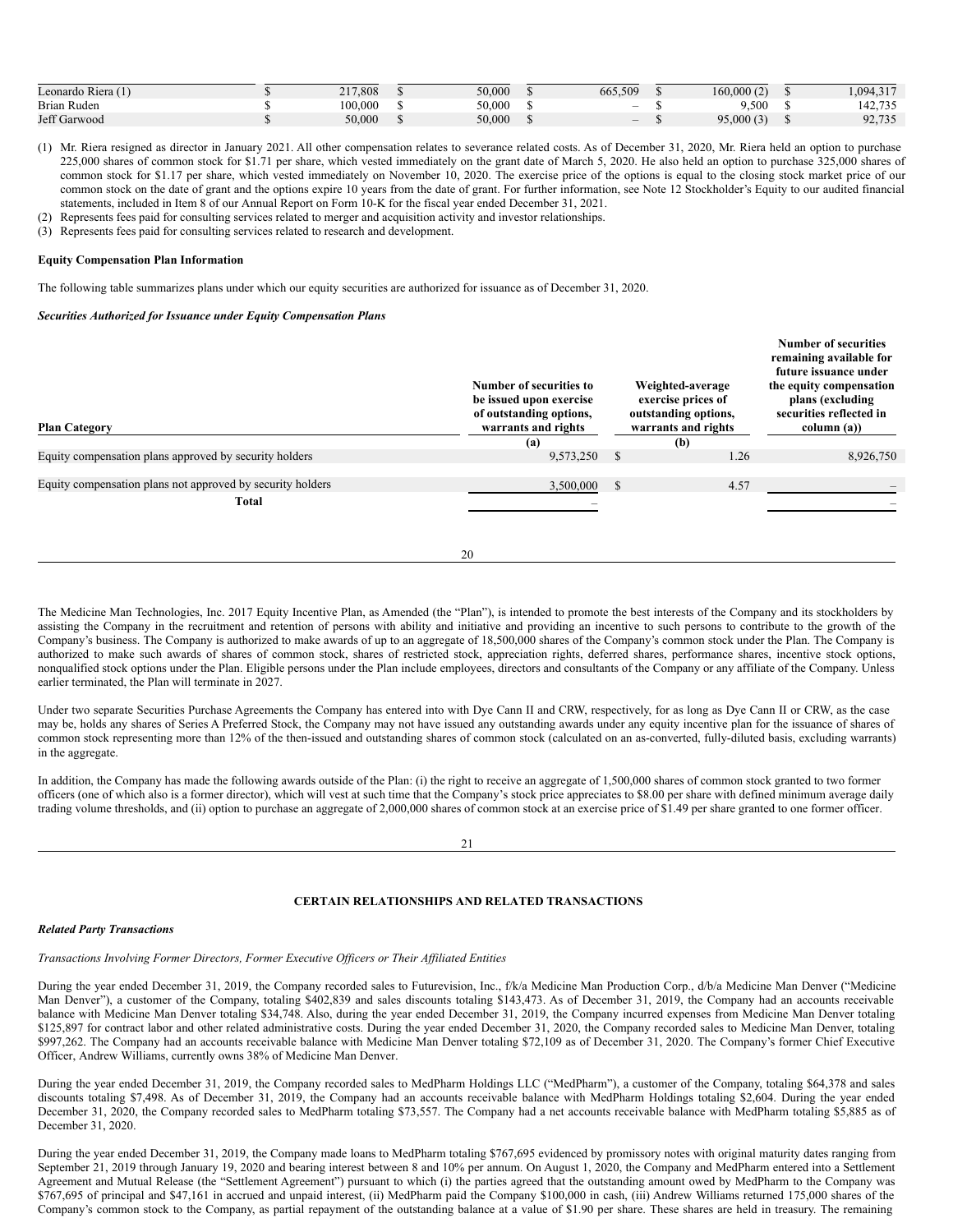outstanding principal and interest of \$181,911 due and payable by MedPharm under the Settlement Agreement was to be paid out in bi-weekly installments of product by scheduled deliveries through June 30, 2021. This amount was paid off on April 19, 2021.

During the year ended December 31, 2019, the Company recorded sales to Baseball 18, LLC ("Baseball") totaling \$165,617. The revenue is included under product sales related party, net, in the Company's consolidated financial statements. As of December 31, 2019, the Company had an accounts receivable balance with Baseball totaling \$169,960. During the year ended December 31, 2019, the Company recorded sales from Farm Boy, LLC ("Farm Boy") totaling \$321,307. The revenue is included under product sales - related party, net, in the Company's consolidated financial statements. As of December 31, 2019, the Company had an accounts receivable balance with Farm Boy totaling \$330,911. During the year ended December 31, 2020, the Company recorded sales to Baseball totaling \$14,605, to Farm Boy totaling \$16,125, to Emerald Fields LLC totaling \$16,605, and to Los Sueños Farms totaling \$52,244. As of December 31, 2020, the Company had net accounts payable balances with Baseball of \$31,250, and with Farm Boy of \$93,944. One of the Company's former Chief Operating Officers and directors, Robert DeGabrielle, owns the Colorado retail marijuana cultivation licenses for Baseball, Farm Boy, Emerald Fields LLC and Los Sueños Farms.

### *Transactions with Entities Af iliated with Justin Dye*

The Company has participated in several transaction involving Dye Capital, Dye Cann I and Dye Cann II. Justin Dye, the Company's Chief Executive Officer, one of our directors, and the largest beneficial owner of the Company's common stock and Series A Preferred Stock, controls Dye Capital and Dye Capital controls Dye Cann I and Dye Cann II. Dye Cann I is the largest holder of the Company's outstanding common stock. Dye Cann II is a significant holder of the Series A Preferred Stock. Mr. Dye has sole voting and dispositive power over the securities held by Dye Capital, Dye Cann I, and Dye Cann II.

|  | ٦ |  |
|--|---|--|

The Company entered into the Dye Cann I SPA with Dye Cann I on June 5, 2019, pursuant to which the Company agreed to sell to Dye Cann I between 8,187,500 and up to 10,687,500 shares of the Company's common stock in several tranches at \$2.00 per share and warrants to purchase 100% of the number of shares of common stock sold at a purchase price of \$3.50 per share. At the initial closing on June 5, 2019, the Company sold to Dye Cann I 1,500,000 shares of common stock and warrants to purchase 1,500,000 shares of common stock for gross proceeds of \$3,000,000, and the Company has consummated subsequent closings for an aggregate of 9,287,500 shares of common stock and warrants to purchase 9,287,500 shares of common stock for aggregate gross proceeds of \$18,575,000 to the Company. The terms of the Dye Cann I SPA are disclosed in the Company's Current Report on Form 8-K filed on June 6, 2019. The Company and Dye Cann I entered into a first amendment to the Dye Cann I SPA on July 15, 2019, as described in the Company's Current Report on Form 8-K filed on July 17, 2019, a second amendment to the Dye Cann I SPA on May 20, 2020, as described in the Company's Current Report on Form 8-K filed on May 22, 2020, and a Consent, Waiver and Amendment on December 16, 2020, as described in the Company's Current Report on Form 8- K filed on December 23, 2020. At the time of the initial closing under the Dye Cann I SPA, Justin Dye became a director and the Company's Chief Executive Officer.

The Company granted Dye Cann I certain demand and piggyback registration rights with respect to the shares of common stock sold under the Dye Cann I SPA and issuable upon exercise of the warrants sold under the Dye Cann I SPA. The Company also granted Dye Cann I the right to designate one or more individuals for election or appointment to the Board and Board observer rights as described above under the heading "Information about the Board of Directors, Committees and Corporate Governance – Board Composition and Director Appointment Rights." Further, under the Dye Cann I SPA, until June 5, 2022, if the Company desires to pursue debt or equity financing, the Company must first give Dye Cann I an opportunity to provide a proposal to the Company with the terms upon which Dye Cann I would be willing to provide or secure such financing. If the Company does not accept Dye Cann I's proposal, the Company may pursue such debt or equity financing from other sources but Dye Cann I has a right to participate in such financing to the extent required to enable Dye Cann I to maintain the percentage of the Company's common stock (on a fully-diluted basis) that it then owns, in the case of equity securities, or, in the case of debt, a pro rata portion of such debt based on the percentage of the Company's common stock (on a fully-diluted basis) that it then owns.

The Company entered into a Securities Purchase Agreement (the "Dye Cann II SPA") with Dye Cann II on November 16, 2020 pursuant to which the Company agreed to sell to Dye Cann II shares of Series A Preferred Stock in one or more tranches at a price of \$1,000 per share. The terms of the Dye Cann II SPA are disclosed in the Company's Current Report on Form 8-K filed on December 23, 2020. The Company and Dye Cann II entered into an amendment to the Dye Cann II SPA on December 16, 2020, as described in the Company's Current Report on Form 8-K filed on December 23, 2020, a second amendment to the Dye Cann II SPA on February 3, 2021, as described in the Company's Form 8-K filed on February 9, 2021, and a third amendment to the Dye Cann II SPA on March 30, 2021, as described under Item 9B in the Company's Form 10-K for the fiscal year ended December 31, 2020 filed on March 30, 2021, as amended by Form 10-K/A filed on April 30. 2021. The Company issued and sold to Dye Cann II 7,700 shares of Series A Preferred Stock on December 16, 2020, 1,450 shares of Series A Preferred Stock on December 18, 2020, 1,300 shares of Series A Preferred Stock on December 22, 2020, 3,100 shares of Series A Preferred Stock on February 3, 2021, 3,800 shares of Series A Preferred Stock on March 2, 2021 and 4,000 shares of Series A Preferred Stock on March 30, 2021. As a result, the Company issued and sold an aggregate of 21,350 shares of Series A Preferred Stock to Dye Cann II for aggregate gross proceeds of \$21,350,000.

The Company granted Dye Cann II certain demand and piggyback registration rights with respect to the shares of common stock issuable upon conversion of the Series A Preferred Stock under the Dye Cann II SPA. Further, the Company granted Dye Can II the right to designate one or more individuals for election or appointment to the Board and Board observer rights as described above under the heading "Information about the Board of Directors, Committees and Corporate Governance – Board Composition and Director Appointment Rights" and such disclosure is incorporated herein by reference.

On December 16, 2020, the Company entered into a Secured Convertible Note Purchase Agreement with Dye Capital and issued and sold to Dye Capital a Convertible Note and Security Agreement in the principal amount of \$5,000,000 as described in the Company's Current Report on Form 8-K filed on December 23, 2020. On February 26, 2021, Dye Capital elected to convert the \$5,000,000 principal amount and the \$60,250 of accrued but unpaid interest under the Convertible Promissory Note and Security Agreement under its terms and Dye Capital and the Company entered into a Conversion Notice and Agreement pursuant to which the Company issued 5,060 shares of Series A Preferred Stock to Dye Capital and also paid Dye Capital \$230.97 in cash in lieu of issuing any fractional shares of Series A Preferred Stock upon conversion, as described in the Company's Current Report on Form 8-K filed on March 4, 2021.

The Company previously reported the terms of the Series A Preferred Stock in the Company's Current Report on Form 8-K filed on December 23, 2020.

During the year ended December 31, 2020, the Company recorded expenses of \$66,264 with Tella Digital. Through the quarter ended September 30, 2021, the Company recorded expenses of \$188,354 with Tella Digital. Tella Digital provides on-premise digital experience solutions for our retail dispensary locations. Mr. Dye serves as Chairman of Tella Digital and has super majority rights.

### *Transactions with CRW and Af iliated Entities*

On February 26, 2021, the Company entered into a Securities Purchase Agreement (the "CRW SPA") with CRW pursuant to which the Company issued and sold 25,350 shares of Series A Preferred Stock to CRW at a price of \$1,000 per share for aggregate gross proceeds of \$25,350,000. The transaction made CRW a beneficial owner of more than 5% of the Company's common stock. The Company granted CRW certain demand and piggyback registration rights with respect to the shares of common stock issuable upon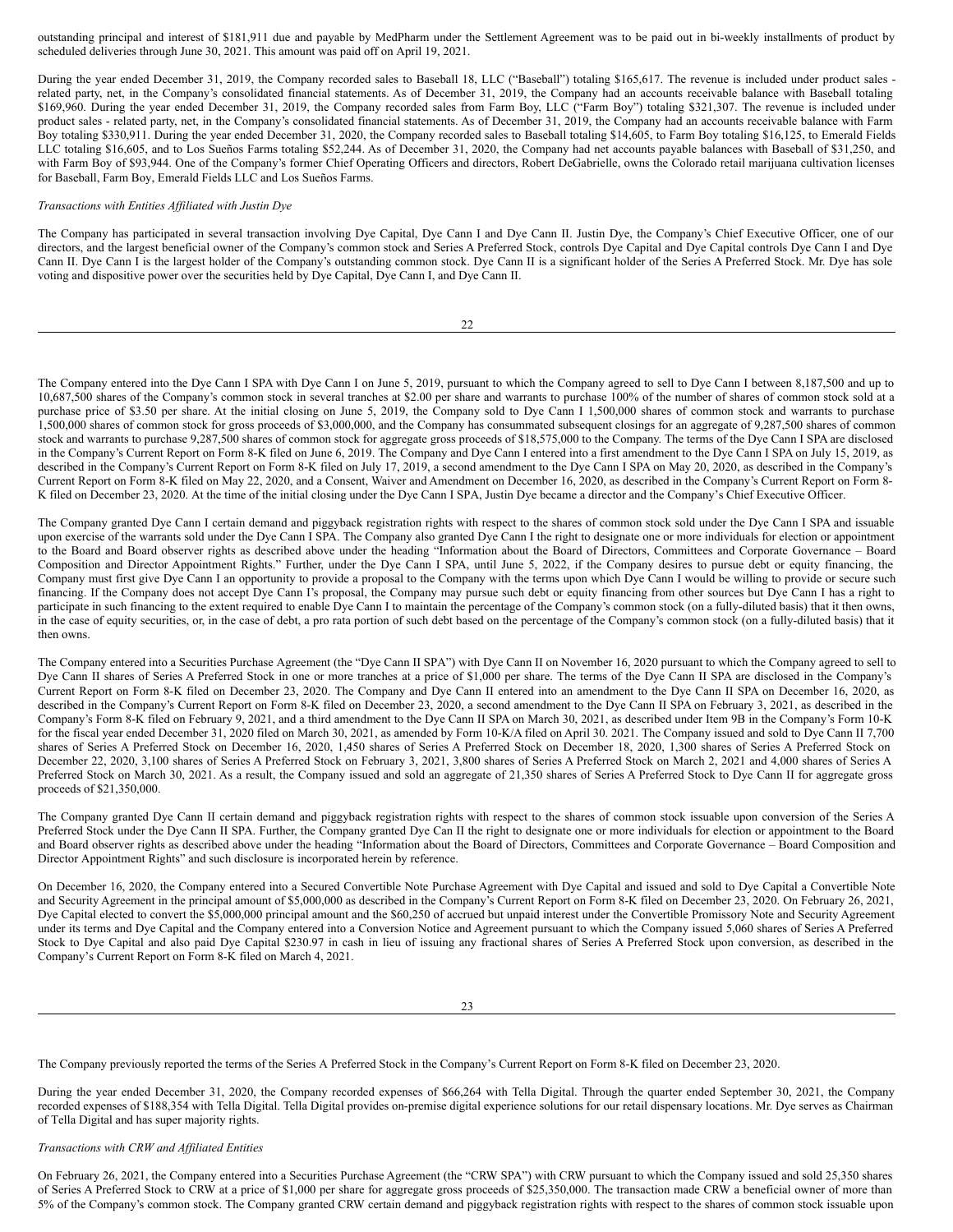conversion of the Series A Preferred Stock under the CRW SPA. On the same date, the Company entered into a letter agreement with CRW, granting CRW the right to designate one individual for election or appointment to the Board and Board observer rights as described above under the heading "Information about the Board of Directors, Committees and Corporate Governance – Board Composition and Director Appointment Rights" and such disclosure is incorporated herein by reference. Under the letter agreement, for as long as CRW has the right to designate a Board member, if the Company, directly or indirectly, plans to issue, sell or grant any securities or options to purchase any of its securities, CRW has a right to purchase its pro rata portion of such securities, based on the number of shares of Series A Preferred Stock beneficially held by CRW on the applicable date on an as-converted to common stock basis divided by the total number of shares of common stock outstanding on such date on an as-converted, fully-diluted basis (taking into account all outstanding securities of the Company regardless of whether the holders of such securities have the right to convert or exercise such securities for common stock at the time of determination). Further, under the letter agreement, the Company will pay CRW Capital, LLC, the sole manager of CRW and a holder of a carried interest in CRW, a monitoring fee equal to \$150,000 in monthly installments of \$10,000. On March 14, 2021, the Board appointed Jeffrey A. Cozad as a director to fill a vacancy on the Board. Mr. Cozad is a manager and owns 50% of CRW Capital, LLC, and he shares voting and disposition power over the shares of Series A Preferred Stock held by CRW. Mr. Cozad and his family members indirectly own membership interests in CRW. The Company previously reported the terms of the CRW SPA and the CRW letter agreement in the Company's Current Report on Form 8-K filed March 4, 2021.

### *Transactions with Entities Af iliated with Brian Ruden*

The Company has participated in several transactions involving entities owned or affiliated with Brian Ruden, one of its directors and a beneficial owner of more than 5% of the Company's common stock.

On June 5, 2020, the Company and the Company's wholly-owned subsidiary SBUD, LLC, on the one hand, entered into 13 separate purchase agreements with, on the other hand, each of Colorado Health Consultants, LLC, CitiMed, LLC, Lucky Ticket LLC, Kew LLC, SB Aurora LLC, SB Arapahoe LLC, SB Alameda LLC, SB 44th LLC, Starbuds Pueblo LLC, Starbuds Louisville LLC, Starbuds Niwot LLC, Starbuds Longmont LLC, and Starbuds Commerce City LLC (each, a "Star Buds Company" and collectively "Star Buds") whereby SBUD, LLC agreed to purchase substantially all of the assets of Star Buds from each individual Star Buds Company pursuant to the agreements. The parties entered into an Omnibus Amendment No. 1 to Asset Purchase Agreements on September 15, 2020 and an Omnibus Amendment No. 2 to Asset Purchase Agreement on December 17, 2020. The Company previously reported the terms of the applicable purchase agreements and related amendments in the Company's Current Reports on Form 8-K filed June 8, 2020, September 21, 2020, December 22, 2020, and March 8, 2021.

24

Between December 17, 2020 and March 2, 2021, SBUD, LLC acquired the Star Buds assets. The aggregate purchase price for the Star Buds assets was \$118,000,000, paid as follows: (i) \$44,250,000 in cash at the applicable closings, (ii) \$44,250,000 in deferred cash, also referred to as "seller note(s)," (iii) 29,500 shares of Series A Preferred Stock, of which 25,075 shares were issued at the applicable closings and 4,425 shares are held in escrow and will be released post-closing to either Star Buds or the Company depending on post-closing adjustments to the purchase price. In addition, the Company issued warrants to purchase an aggregate of 5,531,250 shares of the Company's common stock to the sellers. As of September 30, 2021, the Company owed an aggregate principal amount of \$44,250,000 under the seller notes and accrued but unpaid interest of \$ 442,500. The Company has not paid any principal and has paid an aggregate of \$3,010,887 of interest on the seller notes as of September 30, 2021. Mr. Ruden's interest in the aggregate purchase price for the Star Buds assets is as follows: (i) \$13,727,490 in cash at the applicable closings, (ii) \$13,727,490 in seller notes, (iii) 9,151 shares of Series A Preferred Stock, of which 7,779 shares were issued at the applicable closings and 1,373 shares are held in held in escrow and will be released post-closing to either Mr. Ruden or the Company depending on post-closing adjustments to the purchase price. In addition, the Company issued warrants to purchase an aggregate of 1,715,936 shares of the Company's common stock to Mr. Ruden. The Company has paid Mr. Ruden an aggregate of \$929,912.93 in interest on his seller notes as of September 30, 2021.

Mr. Ruden was a part-owner of each of the Star Buds Companies. Mr. Ruden owned 50% of Colorado Health Consultants LLC, 50% of Starbuds Aurora LLC, 50% of Starbuds Pueblo LLC, 50% of Starbuds Alameda LLC, 48% of SB Arapahoe LLC, 36% of Starbuds Commerce City LLC, 30% of Starbuds Louisville LLC, 25% of Starbuds Niwot LLC, 16.66% of Lucky Ticket LLC, 15% of KEW LLC, and 10% of LM MJC LLC.

In connection with acquiring the Star Buds assets for our Pueblo West and Commerce City locations, SBUD LLC entered into a lease with each of 428 S. McCulloch LLC and 5844 Ventures LLC on substantially the same terms. Each of the leases is for an initial three-year term. The lease with 428 S. McCulloch LLC is for the Company's Pueblo West Star Buds location and was effective on December 17, 2020. The lease with 45844 Ventures LLC is for the Company's Commerce City Star Buds location and was effective on December 18, 2020. Each lease provides for a monthly rent payment of \$5,000. SBUD LLC expects to pay each landlord an aggregate of \$180,000 during the initial term of the leases. During 2020, SBUD LLC made aggregate rent payments of \$10,000. Between January 1, 2021 and September 30, 2021, SBUD LLC made aggregate rent payments of \$90,000. In addition, SBUD LLC must pay each landlord's expenses and disbursements incurred in connection with the ownership, operation, maintenance, repair and replacement of the premises. SBUD LLC has the option to renew each lease for two additional three-year terms. The rent increase to \$5,500 per month during the first three-year renewal period, and to \$6,050 during the second three-year renewal period. The Company has an option to purchase the premises at fair market value at any time during the lease term and also has a right of first refusal if the landlords desire to sell the premises to a third party.

On December 17, 2020, SBUD, LLC entered into a Trademark License Agreement with Star Brands LLC under which Star Brands LLC licenses certain trademarks to SBUD, LLC effective as of the closing of the acquisitions of all of the Star Buds assets. SBUD LLC has no payment obligation under this agreement. Mr. Ruden is a part-owner of Star Brands LLC.

In connection with the Star Buds acquisitions, the Company granted Mr. Ruden and Naser Joudeh the right designate individuals for election or appointment to the Board as described under the heading "Information about the Board of Directors, Committees and Corporate Governance – Board Composition and Director Appointment Rights."

#### *Procedures for Approval of Related Party Transactions*

Related party transactions are subject to the advance review and approval of the Audit Committee and/or the full Board, with advice from outside counsel. In its review, the Audit Committee and/or Board is provided with full disclosure of the parties involved in the transaction and considers the relationships amongst the parties and members of our Board and executive officers.

Our bylaws provide that until June 5, 2021, at least four members of the Board must vote in favor of certain specified actions, including, among others, entering into or be a party to or making modifications to any transaction with any director or officer of the Company or any "associate" (as defined in Rule 12b-2 promulgated under the Exchange Act) of any such person (including any family member thereof).

### <span id="page-15-0"></span>PROPOSAL NO. 2 - RATIFICATION OF THE APPOINTMENT OF BF BORGERS, CPA P.C. AS INDEPENDENT PUBLIC ACCOUNTANT FOR THE FISCAL **YEAR ENDING DECEMBER 31, 2021**

The Board has appointed BF Borgers, CPA P.C. as our independent registered public accounting firm for the year ending December 31, 2021. BF Borgers, CPA P.C. has been our independent registered public accounting firm since 2016. A representative of BF Borgers, CPA P.C. is expected to be present at the Annual Meeting and will have an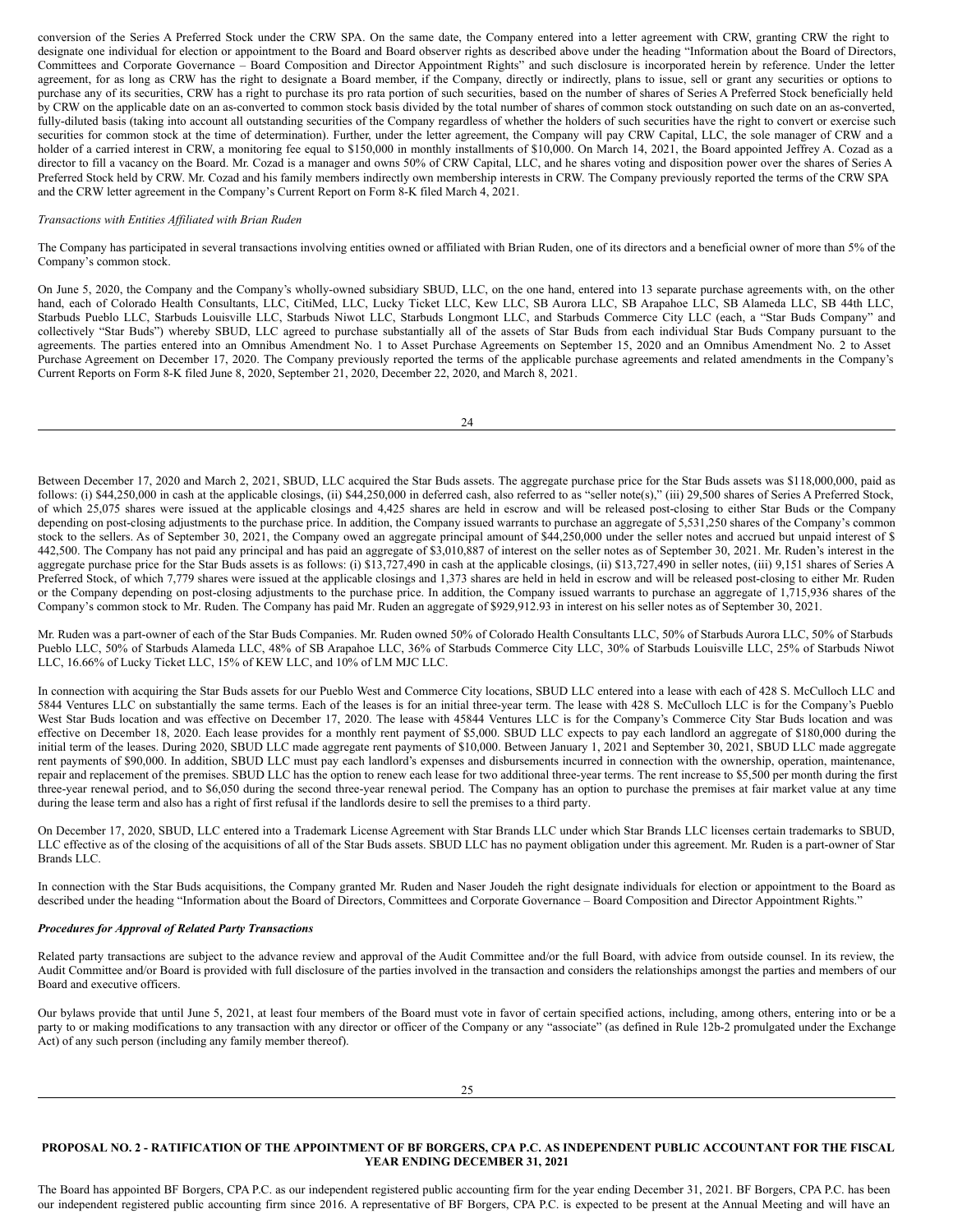opportunity to make a statement if he or she so desires and respond to appropriate questions as time permits.

Stockholder ratification of the appointment of our independent registered public accounting firm is not required by our bylaws or otherwise. However, our Board is submitting the appointment of BF Borgers, CPA P.C. to the stockholders for ratification as a matter of what we consider to be good corporate practice. Even if the appointment is ratified, our Board in its discretion may direct the appointment of a different independent registered public accounting firm at any time during the year if the Board determines that such a change would be in our and our stockholders' best interests.

The following table sets forth the aggregate fees billed by our independent registered accounting firm for the fiscal years ended December 31, 2020 and December 31, 2019. These fees are categorized as audit fees, audit-related fees, tax fees, and all other fees. The nature of the services provided in each category is described in the table below.

|                    | 2020 |                          |  | 2019                     |  |  |
|--------------------|------|--------------------------|--|--------------------------|--|--|
| Audit fees         |      | 86,400                   |  | 115,000                  |  |  |
| Audit-related fees |      | $\sim$                   |  | $\overline{\phantom{a}}$ |  |  |
| Tax fees           |      | $\overline{\phantom{a}}$ |  | 2,500                    |  |  |
| All other fees     |      | $\sim$                   |  | $\sim$                   |  |  |
| <b>Total Fees</b>  |      | 86,400                   |  | 117,500                  |  |  |

*Audit fees*. Consists of fees billed for professional services rendered for the audit of the consolidated financial statements and review of the quarterly interim consolidated financial statements. These fees also include the review of registration statements and the delivery of consents in connection with registration statements.

*Tax fees*. Consists of fees paid to BF Borgers, CPA P.C. related to the filings of Federal and State returns during the year ended December 31, 2019.

The Audit Committee of our Board has established its pre-approval policies and procedures, pursuant to which the Audit Committee approved the foregoing audit and tax services provided by BF Borgers, CPA P.C. in 2020 and 2019 consistent with the Audit Committee's responsibility for engaging our independent auditors. The Audit Committee also considered whether the non-audit services rendered by our independent registered public accounting firm are compatible with an auditor maintaining independence. The Audit Committee has determined that the rendering of such services is compatible with BF Borgers, CPA P.C. maintaining its independence.

#### **Vote Required**

The affirmative vote of a majority of the shares of stock present and entitled to vote at a meeting of stockholders at which a quorum is present is necessary to ratify the appointment of the Company's independent public accountant. Abstentions will have the same effect as a vote AGAINST this proposal. Banks, brokers or other nominees have authority to vote customers' unvoted shares held by them in street name for this proposal. If a broker does not exercise this authority, such broker non-votes will have the same effect as a vote AGAINST this proposal.

### THE BOARD RECOMMENDS A VOTE "FOR" THE RATIFICATION OF THE APPOINTMENT OF BF BORGERS, CPA P.C. AS OUR INDEPENDENT **PUBLIC ACCOUNTANT**

26

### <span id="page-16-0"></span>**OTHER MATTERS**

As of the date of this proxy statement, the Board knows of no other business that will be presented at the Annual Meeting. If any other business is properly brought before the Annual Meeting, it is intended that proxies in the enclosed form will be voted in respect thereof in accordance with the judgment and in the discretion of the persons voting the proxies if permitted by applicable law.

*MEDICINE MAN TECHNOLOGIES, INC. 4880 HAVANA ST., SUITE 201 DENVER, CO 80239*

#### $27$

#### **VOTE BY INTERNET - www.proxyvote.com**

Use the Internet to transmit your voting instructions and for electronic delivery of information up until 11:59 P.M. ET on December 8, 2021. Have your proxy card in hand when you access the web site and follow the instructions to obtain your records and to create an electronic voting instruction form.

### **ELECTRONIC DELIVERY OF FUTURE PROXY MATERIALS**

If you would like to reduce the costs incurred by our company in mailing proxy materials, you can consent to receiving all future proxy statements, proxy cards and annual reports electronically via e-mail or the Internet. To sign up for electronic delivery, please follow the instructions above to vote using the Internet and, when prompted, indicate that you agree to receive or access proxy materials electronically in future years.

#### **VOTE BY PHONE - 1-800-690-6903**

Use any touch-tone telephone to transmit your voting instructions up until 11:59 P.M. ET on December 8, 2021. Have your proxy card in hand when you call and then follow the instructions.

#### **VOTE BY MAIL**

Mark, sign and date your proxy card and return it in the postage-paid envelope we have provided or return it to Vote Processing, c/o Broadridge, 51 Mercedes Way, Edgewood, NY .<br>11717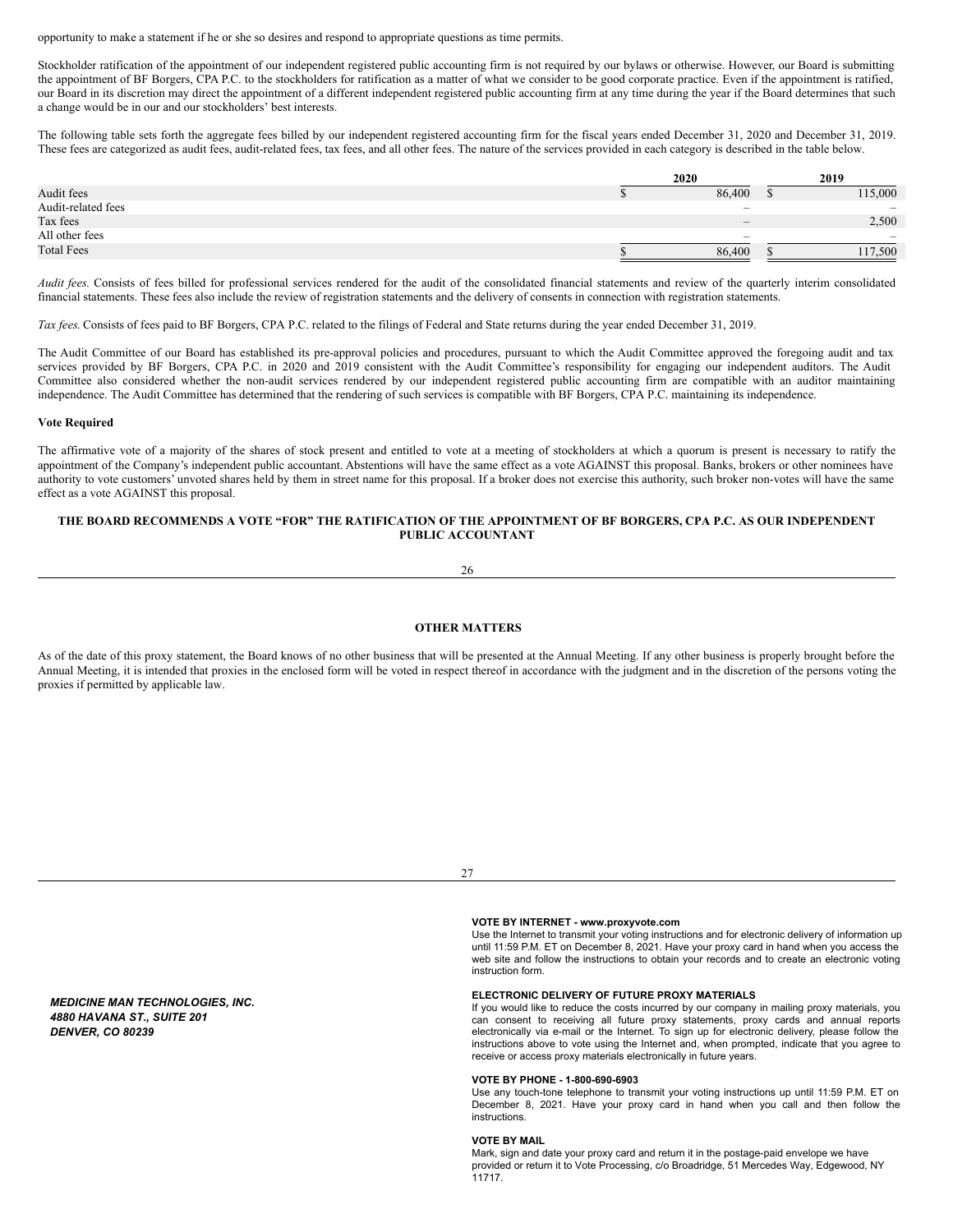|    |                                   |                                                                                                                                                                                                                                                                                              |      |                     |   | THIS PROXY CARD IS VALID ONLY WHEN SIGNED AND DATED.                                                                                 | DETACH AND RETURN THIS PORTION ONLY |   |                     |   |
|----|-----------------------------------|----------------------------------------------------------------------------------------------------------------------------------------------------------------------------------------------------------------------------------------------------------------------------------------------|------|---------------------|---|--------------------------------------------------------------------------------------------------------------------------------------|-------------------------------------|---|---------------------|---|
|    | MEDICINE MAN TECHNOLOGIES, INC.   |                                                                                                                                                                                                                                                                                              |      |                     |   |                                                                                                                                      |                                     |   |                     |   |
|    | the following:                    | The Board of Directors recommends you vote FOR                                                                                                                                                                                                                                               |      |                     |   |                                                                                                                                      |                                     |   |                     |   |
|    | proxy statement:                  | Elect as Class B directors the nominees named in the                                                                                                                                                                                                                                         |      |                     |   |                                                                                                                                      |                                     |   |                     |   |
|    | Nominees:                         |                                                                                                                                                                                                                                                                                              |      | For Against Abstain |   |                                                                                                                                      |                                     |   |                     |   |
|    | 1a. Justin Dye                    |                                                                                                                                                                                                                                                                                              | Ω    |                     | n |                                                                                                                                      |                                     |   |                     |   |
|    | 1b. Pratap Mukharji               |                                                                                                                                                                                                                                                                                              | 0    | п                   | Ω |                                                                                                                                      |                                     |   |                     |   |
|    | 1c Brian Ruden                    |                                                                                                                                                                                                                                                                                              | n    |                     | Ω |                                                                                                                                      |                                     |   |                     |   |
|    |                                   | The Board of Dtrectors recommends you vote FOR proposal 2.                                                                                                                                                                                                                                   |      |                     |   |                                                                                                                                      |                                     |   | For Against Abstain |   |
| z. |                                   |                                                                                                                                                                                                                                                                                              |      |                     |   | To ratify the appointment of BF Borgers, CPA P.C. as our independent public accountant for the fiscal year ending December 31, 2021; |                                     | n | n                   | O |
|    |                                   | NOTE: Such other business as may properly come before the meeting or any adjournment thereof.                                                                                                                                                                                                |      |                     |   |                                                                                                                                      |                                     |   |                     |   |
|    |                                   |                                                                                                                                                                                                                                                                                              |      |                     |   |                                                                                                                                      |                                     |   |                     |   |
|    |                                   |                                                                                                                                                                                                                                                                                              |      |                     |   |                                                                                                                                      |                                     |   |                     |   |
|    |                                   |                                                                                                                                                                                                                                                                                              |      |                     |   |                                                                                                                                      |                                     |   |                     |   |
|    |                                   |                                                                                                                                                                                                                                                                                              |      |                     |   |                                                                                                                                      |                                     |   |                     |   |
|    |                                   |                                                                                                                                                                                                                                                                                              |      |                     |   |                                                                                                                                      |                                     |   |                     |   |
|    |                                   |                                                                                                                                                                                                                                                                                              |      |                     |   |                                                                                                                                      |                                     |   |                     |   |
|    |                                   |                                                                                                                                                                                                                                                                                              |      |                     |   |                                                                                                                                      |                                     |   |                     |   |
|    |                                   | Rease sign exactly as your name(s) appear(s) hereon. When signing as attorney, executor,<br>administrator, or other fiduciary, please give full trils as such. Joint owners should each<br>sign personally. All holders must sign. I<br>corporate or partnership name by authorized officer. |      |                     |   |                                                                                                                                      |                                     |   |                     |   |
|    |                                   |                                                                                                                                                                                                                                                                                              |      |                     |   |                                                                                                                                      |                                     |   |                     |   |
|    |                                   |                                                                                                                                                                                                                                                                                              |      |                     |   |                                                                                                                                      |                                     |   |                     |   |
|    | Sonature IP FASE SIGN WITHIN ROX! |                                                                                                                                                                                                                                                                                              | Dato |                     |   | <b>Grimature (Trant Changes)</b>                                                                                                     | Date                                |   |                     |   |